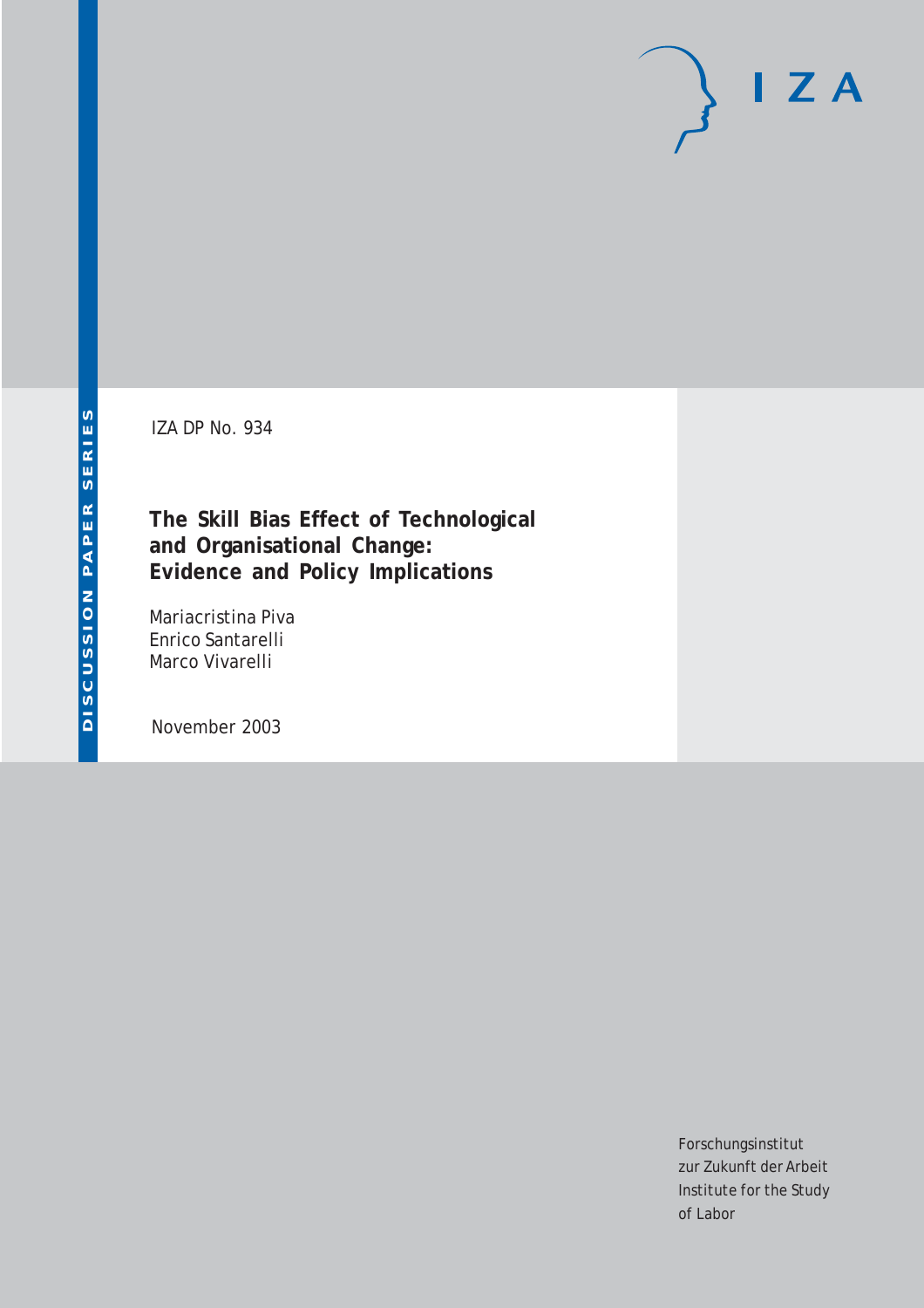# **The Skill Bias Effect of Technological and Organisational Change: Evidence and Policy Implications**

## **Mariacristina Piva**

*Catholic University of Piacenza* 

## **Enrico Santarelli**

*University of Bologna and Free University of Bozen/Bolzano* 

### **Marco Vivarelli**

*Catholic University of Piacenza, ILO Geneva and IZA Bonn*

> Discussion Paper No. 934 November 2003

> > IZA

P.O. Box 7240 D-53072 Bonn **Germany** 

Tel.: +49-228-3894-0 Fax: +49-228-3894-210 Email: [iza@iza.org](mailto:iza@iza.org)

This Discussion Paper is issued within the framework of IZA's research area *The Future of Labor.* Any opinions expressed here are those of the author(s) and not those of the institute. Research disseminated by IZA may include views on policy, but the institute itself takes no institutional policy positions.

The Institute for the Study of Labor (IZA) in Bonn is a local and virtual international research center and a place of communication between science, politics and business. IZA is an independent, nonprofit limited liability company (Gesellschaft mit beschränkter Haftung) supported by Deutsche Post World Net. The center is associated with the University of Bonn and offers a stimulating research environment through its research networks, research support, and visitors and doctoral programs. IZA engages in (i) original and internationally competitive research in all fields of labor economics, (ii) development of policy concepts, and (iii) dissemination of research results and concepts to the interested public. The current research program deals with (1) mobility and flexibility of labor, (2) internationalization of labor markets, (3) welfare state and labor market, (4) labor markets in transition countries, (5) the future of labor, (6) evaluation of labor market policies and projects and (7) general labor economics.

IZA Discussion Papers often represent preliminary work and are circulated to encourage discussion. Citation of such a paper should account for its provisional character. A revised version may be available on the IZA website ([www.iza.org](http://www.iza.org/)) or directly from the author.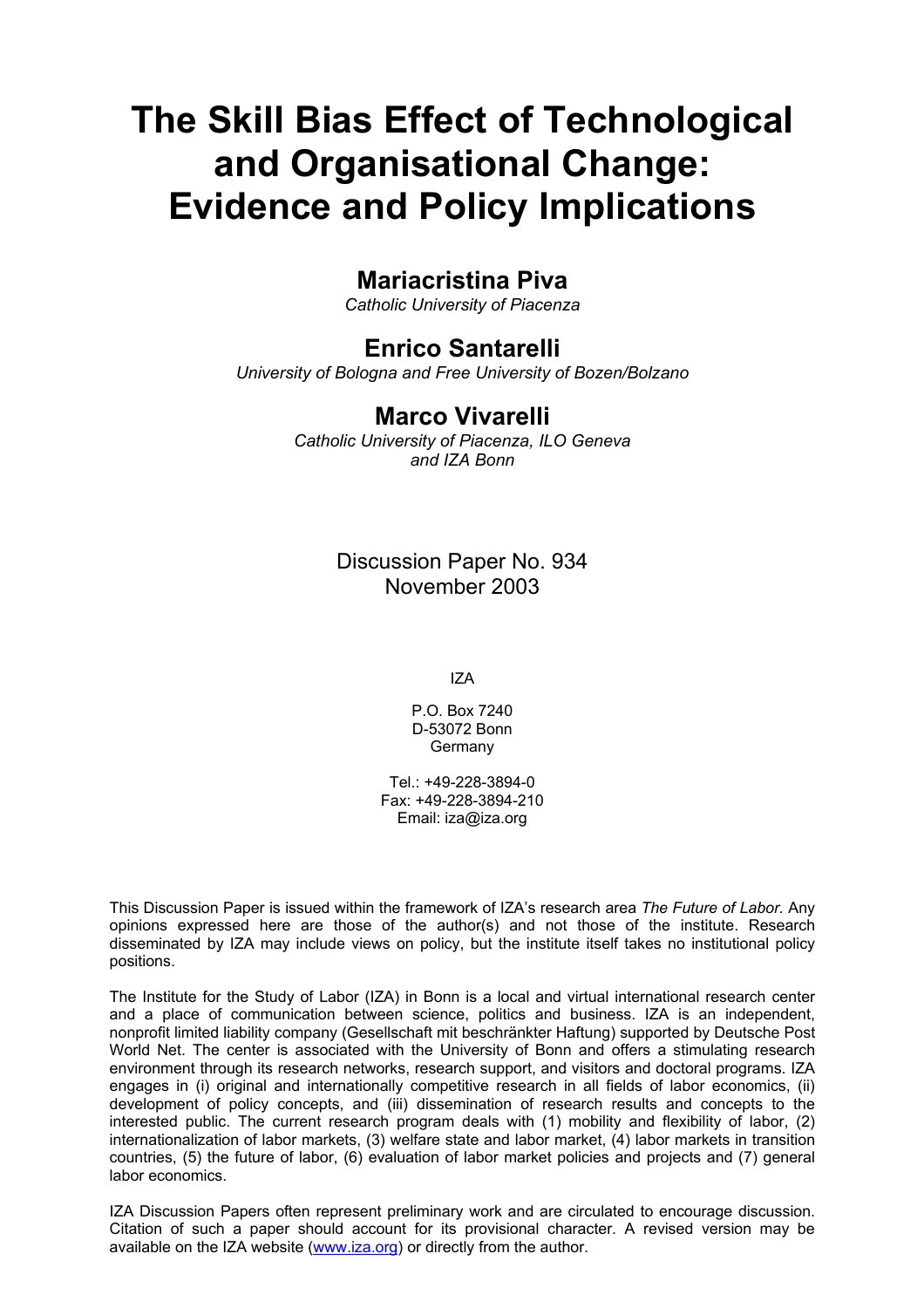IZA Discussion Paper No. 934 November 2003

# **ABSTRACT**

# **The Skill Bias Effect of Technological and Organisational Change: Evidence and Policy Implications**[∗](#page-2-0)

Previous empirical literature has shown that technological change can be considered the main cause of the skill bias (increase in the number of highly skilled workers) exhibited by manufacturing employment in developed countries over the last decades. However, recent papers have also introduced the "Skill Biased Organisational Change" hypothesis. We estimate a SUR model for a sample of 400 Italian manufacturing firms, showing that upskilling is more a function of the reorganisational strategy than a consequence of technological change alone. Moreover, some evidence of superadditive effects emerges, consistently with the theoretical hypothesis of a coevolution of technology and organisation.

JEL Classification: O33, J50

Keywords: skill bias, organisational change, manufacturing

Corresponding author:

 $\overline{a}$ 

Marco Vivarelli Catholic University Department of Economic and Social Sciences Via Emilia Parmense 84 29100 Piacenza Italy Tel:  $+39.0523.599.301$ Fax: +39 0523 599 303 Email: [marco.vivarelli@unicatt.it](mailto:marco.vivarelli@unicatt.it) 

<span id="page-2-0"></span><sup>∗</sup> This paper is part of the research project *Patterns and determinants of skill biased technical change in a medium-technology country*. Financial support from MIUR (Year 2001; protocol #133591\_002; project leader: E. Santarelli) is gratefully acknowledged. A previous version was presented at the "Ninth Workshop on Alternative Economic Policy in Europe" (Free University of Brussels, 26-28 September, 2003); comments by participants were extremely useful.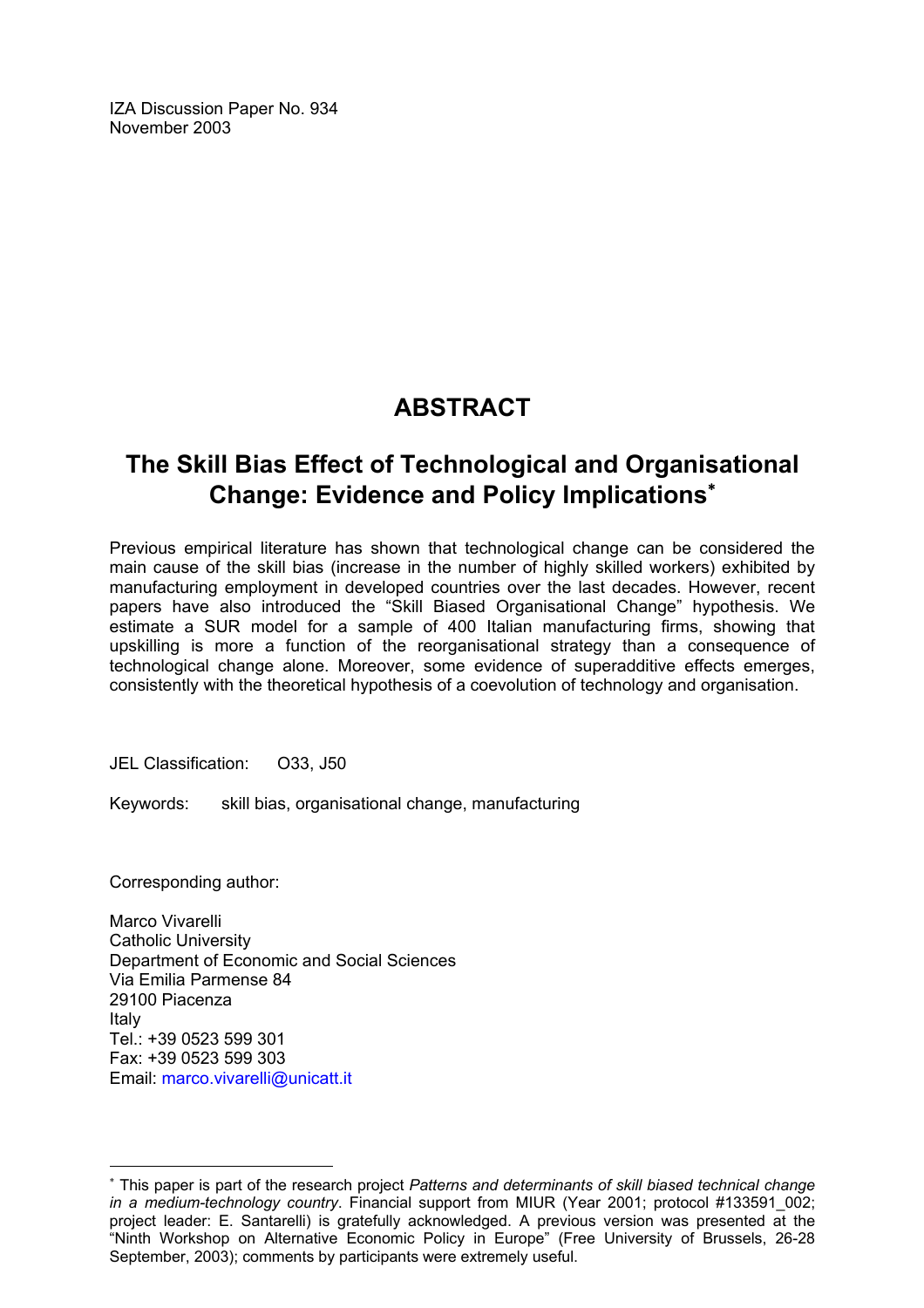#### **1. Introduction**

The long-term empirical evidence for many countries shows that the number of skilled workers (in particular graduates) has grown over time. *Vis-à-vis* this process of "knowledge deepening" occurring in most production activities, a marked and widening wage inequality has been observed between more skilled and less skilled workers. This second item of evidence is in contrast with both the simple supply and demand view, according to which an increase in the number of skilled workers should result in less wage inequality, and the historical evidence dating back to the First Industrial Revolution, when low skilled labour and machines replaced skilled artisans. A possible explanation for this process is that, as the returns from education rise due to technology, more people respond to these pay incentives by acquiring tertiary qualifications, with a consequent increase in the supply of skilled workers. Nevertheless, there is also room for at least three other possible theoretical explanations, respectively identifying the main determinants of the observed shift from unskilled to skilled labour in technology alone, in reorganisation processes occurring within the firm, and in a combination of these two aspects.

In this connection, over the past two decades the economic literature (see next section) has offered an explanation for this empirical evidence based on the so-called "Skill Biased Technological Change" (SBTC) hypothesis, according to which the reason for the upskilling of the labour force is the non-neutrality of technological change, which benefits skilled labour more than other production factors. Because technology is complementary to skills, acceleration in the rate of technological change increases the demand for skilled labour; yet it is also true that an increase in the supply of skills induces faster technological change (see, among others, Greiner *et al.*, 2001).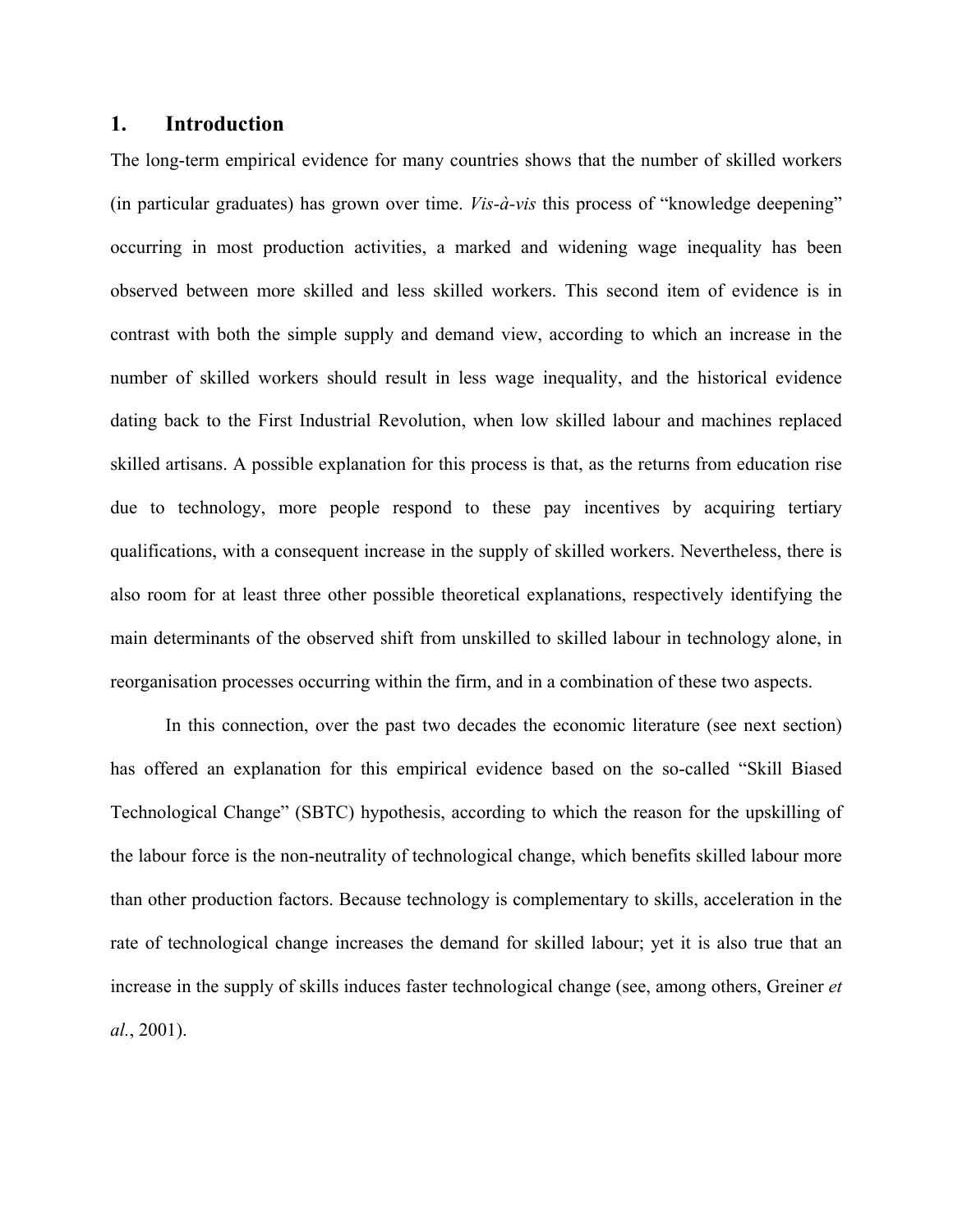One explanation put forward by economists to reconcile these facts hinges on the nature of technological change over the past two decades. Indeed, whilst the phenomenon of SBTC appears to be a long-term historical trend (see Nelson and Winter, 1982; Dosi, 1988; Goldin and Katz, 1998, Von Tunzelmann and Anderson, 1998), the diffusion of Information and Communication Technology (ICT) seems to have given new impetus to the substitution of unskilled workers by skilled ones. As technologies such as ICT proved successful in raising the marginal productivity of skilled labour relative to unskilled labour, they also made it relatively more economical to employ skilled workers in the place of unskilled ones. Accordingly, Michel and Bernstein (1966) and Wood (1995) argue that the 1980s witnessed an acceleration in SBTC which resulted in rising skill premia<sup>[1](#page-4-0)</sup> in many countries (see also Aghion and Howitt, 2002). However, since the evidence for this acceleration is mixed (see Autor *et al.*, 1998), one might contend that, within a multi-sector framework, it is mostly the sector bias of technological change that is in operation, rather than the factor bias usually mentioned by labour economists. This explanation is consistent with empirical evidence supporting the SBTC hypothesis for high-tech countries (such as the US and the UK) but not for medium or low-tech ones (including other European countries, see Section 2.1).

Given that the literature is inconclusive on whether technological change favours a certain factor of production, or is more likely to occur in certain sectors than in others (see Haskel and Slaughter, 2002), some researchers looked for other possible complementary explanations of the

<span id="page-4-0"></span><sup>&</sup>lt;sup>1</sup> Defined as the ratio between the wages earned by high-skilled workers and the wages earned by low-skilled workers.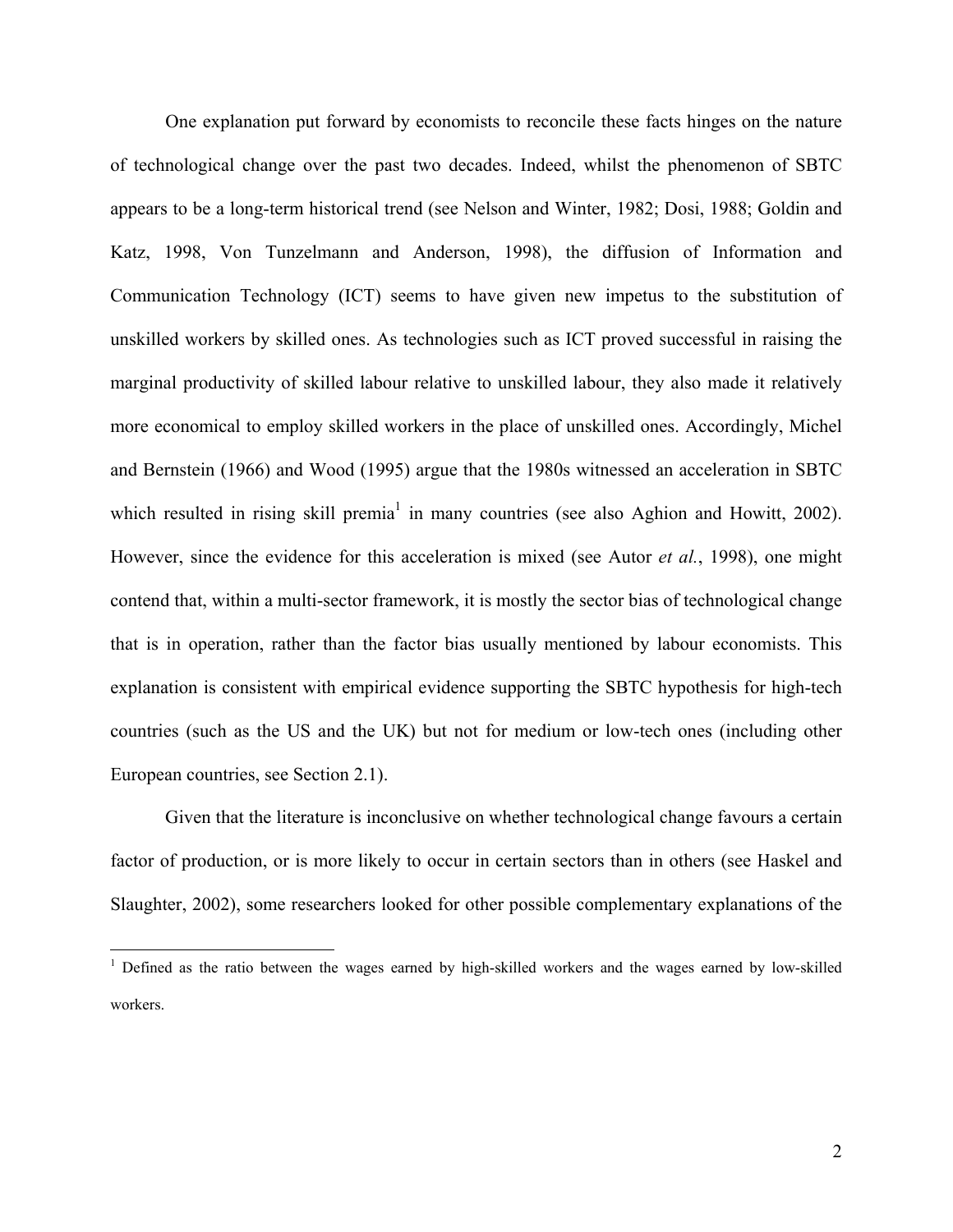skill bias. Among trade economists, these alternatives are connected to globalisation<sup>[2](#page-5-0)</sup>, whereas among industrial and managerial economists they concern the reorganisation of production. In this paper, which adopts the approach put forward by industrial and managerial economists, attention will focus on the role of organisational change and the possibility that technology and reorganisation exert a joint superadditive effect in influencing the demand for skills. The paper is organised as follows. Section 2 presents some evidence for the general upskilling trend in manufacturing across developed countries and discusses the economic literature on the role of technological and organisational changes as a possible explanation for the skill bias. Section 3 sets out our empirical analysis based on a sample of 400 Italian manufacturing firms, while policy implications are discussed in Section 4. Finally, some conclusive considerations are presented in Section 5.

#### **2. Comparative evidence and survey of the literature**

 $\overline{a}$ 

The OECD Secretariat collected comparative data on employment broken down by occupation (high and low-skilled white-collar workers and high and low-skilled blue-collar workers) for a few OECD countries during the 1980s and the beginning of the 1990s (OECD, 1996 and 1998). Unfortunately, this database has not been updated for the years following 1993. We have

<span id="page-5-0"></span> $2^2$  This strand of literature supports the hypothesis that increased volumes of world trade and FDI cause a reallocation of the labour force, shifting activities involving unskilled workers towards the least developed countries, while activities involving the production of skill-intensive goods remain in developed countries (Wood, 1994; for an empirical test on Italian data see Manasse *et al.*, 2003). Owing to a lack of data, testing this hypothesis empirically is often a difficult undertaking; however, some studies on the subject have failed to find strong support for this explanation of the skill bias (see Slaughter; 2000; Piva and Vivarelli, 2002 and 2004). This hypothesis will not be discussed and tested in the present paper.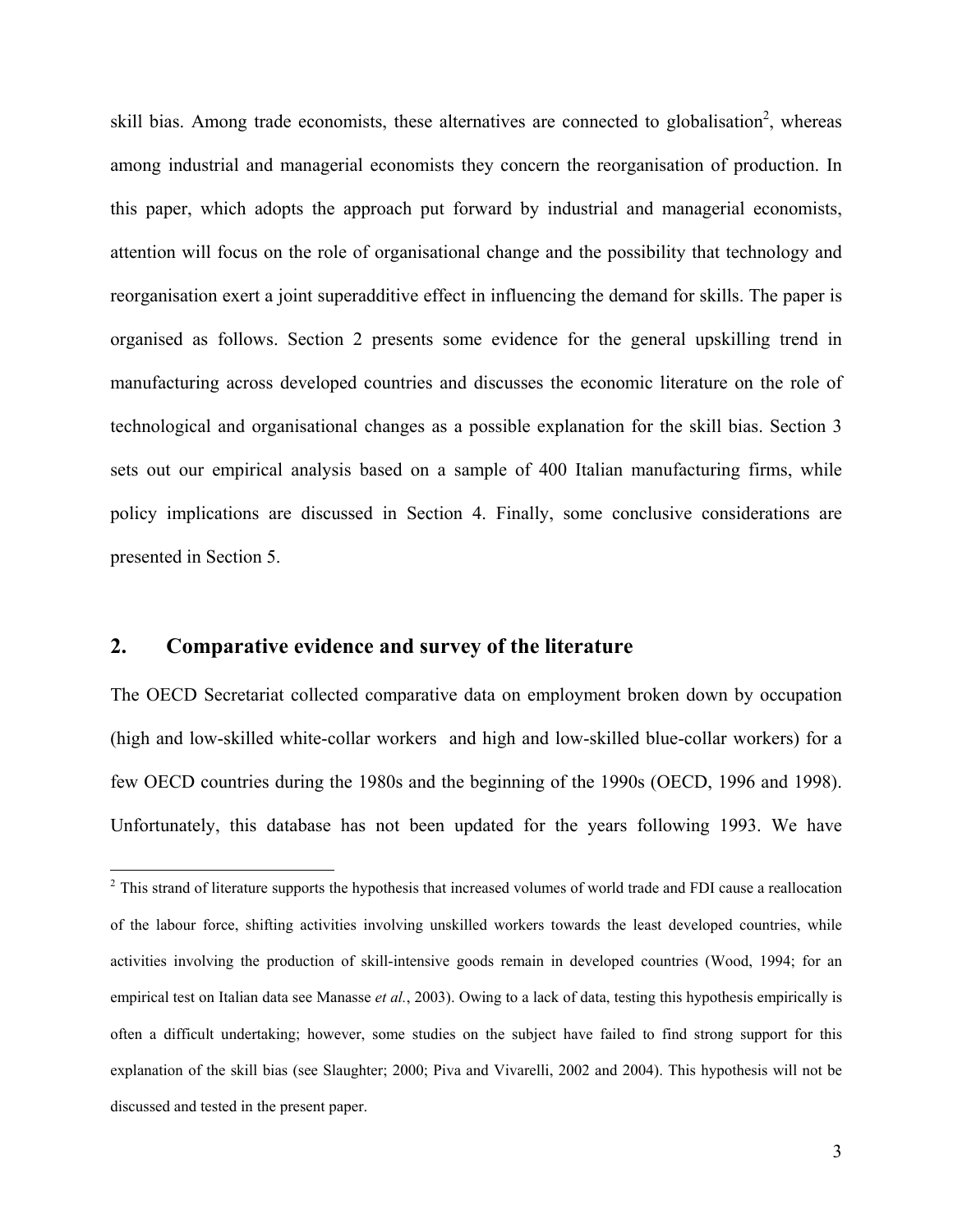reconstructed more recent figures<sup>[3](#page-6-0)</sup> relative to the manufacturing sector alone for the G-7 countries, maintaining a dichotomic division between skilled workers (white-collar workers, WC) and unskilled ones (blue-collar workers, BC).

This data can be used to examine the changing skill composition. Figure 1 depicts the change in the structure of manufacturing employment in the G-7 countries over the 1990s. At first glance, there is a persistent upskilling trend of the workforce in all countries: the relative share of WC is increasing everywhere, even over the most recent years (see Piva and Vivarelli, 2002, for consistent previous results based on OECD data over the '80s).

Nevertheless, over the past few decades, the demand for skilled workers seems to have grown more rapidly than the corresponding labour supply, since skilled workers are not only more easily employed but, under certain circumstances, they are also proportionally much better paid than the unskilled (see Nickell and Bell, 1995; Haskel and Slaughter, 2002).

Consistently with the different national institutional contexts, skill bias has caused increasing unemployment of unskilled workers in continental European countries (Machin and Van Reenen, 1998) and has had stronger effects on the wage dispersion between the skilled and unskilled in the US and - to a lesser extent - the UK (Krueger, 1993; Autor *et al.*, 1998).

Concern over the worsening social economic position of the unskilled has induced researchers to seek a better understanding of the skill bias effect. Recent theoretical and empirical research can be surveyed by starting with the early studies, which only dealt with technological

<span id="page-6-0"></span><sup>&</sup>lt;sup>3</sup> Data are not comparable *between* countries due to different sources and various classifications of occupations (see the note to Figure 1); however, they provide important information on the dynamics of the demand for skilled workers *within* each country.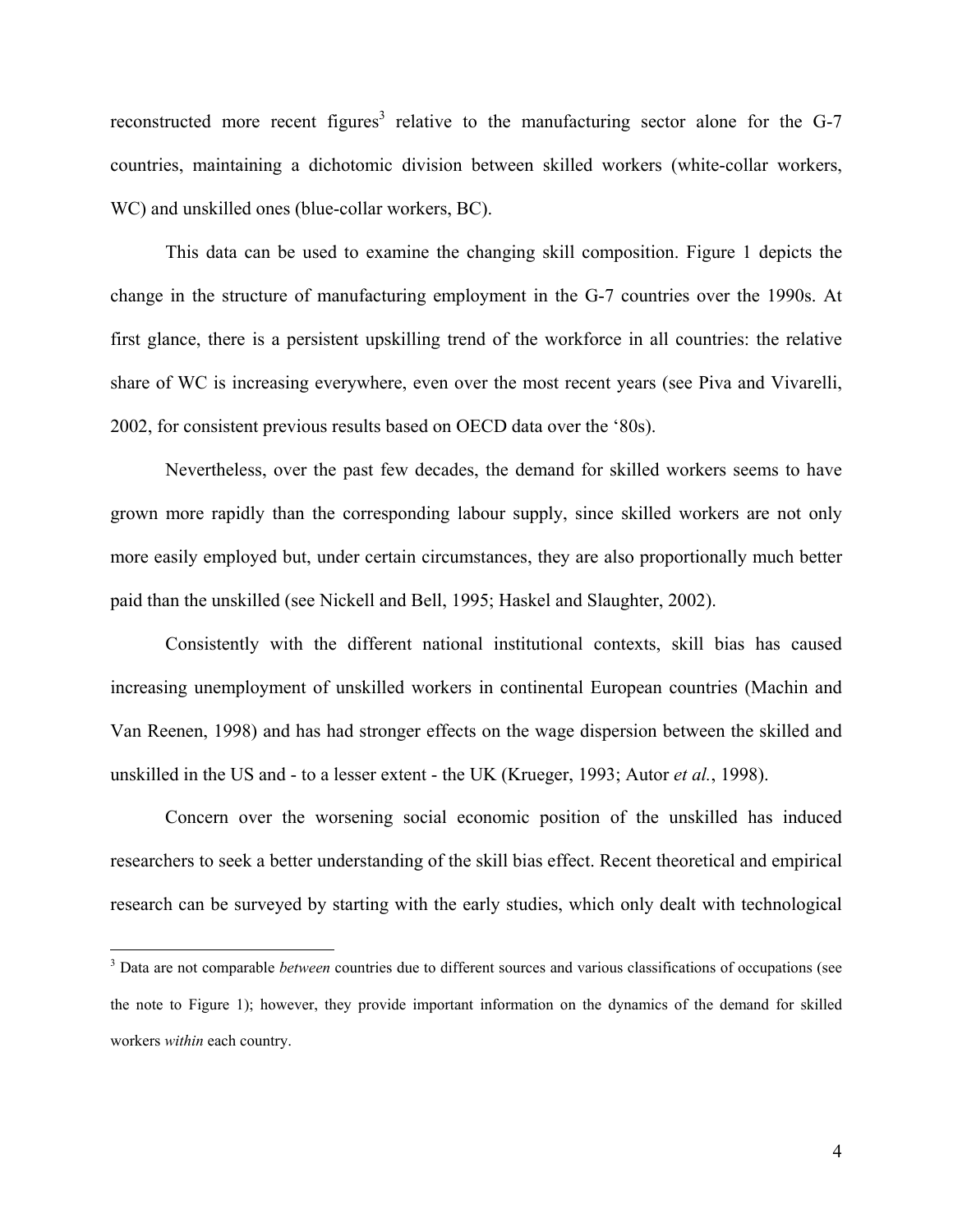change, and then analysing the recent strand of literature which examines the role of organisational change, either alone or in interaction with technology.

#### **< INSERT FIGURE 1 >**

#### **2.1 Technology alone: the SBTC hypothesis**

The SBTC hypothesis is based on the idea that there is a strong complementarity between new technologies and skilled workers, given that only the latter are fully able to implement those technologies<sup>[4](#page-7-0)</sup>. Empirical studies testing this hypothesis, either at the firm or the industry level, have been carried out with regard to the manufacturing sectors of various developed countries. Most of these studies focus on the *factor bias* of SBTC.

As far as the US is concerned, there is substantial and consistent evidence supporting the SBTC hypothesis. Among the most recent and most representative papers, Berman *et al.* (1994) at the sectoral level - and Dunne *et al.* (1996) - at the firm level - have found a positive and significant relationship between R&D and skilled labour in the US. Doms *et al.* (1997) - for firms in some US manufacturing sectors - have shown that the use of the most advanced industrial technologies leads to the greater utilisation of workers with higher qualifications. Another test of the SBTC hypothesis was conducted by Siegel (1998), who found evidence of upskilling in those Long Island manufacturing plants that had introduced new technologies. With regard to a particular sector - US chemical firms - Adams (1999) showed the skill bias nature of R&D expenditure and innovative investments.

<span id="page-7-0"></span> $4$  For a theoretical survey, see Pianta (2003).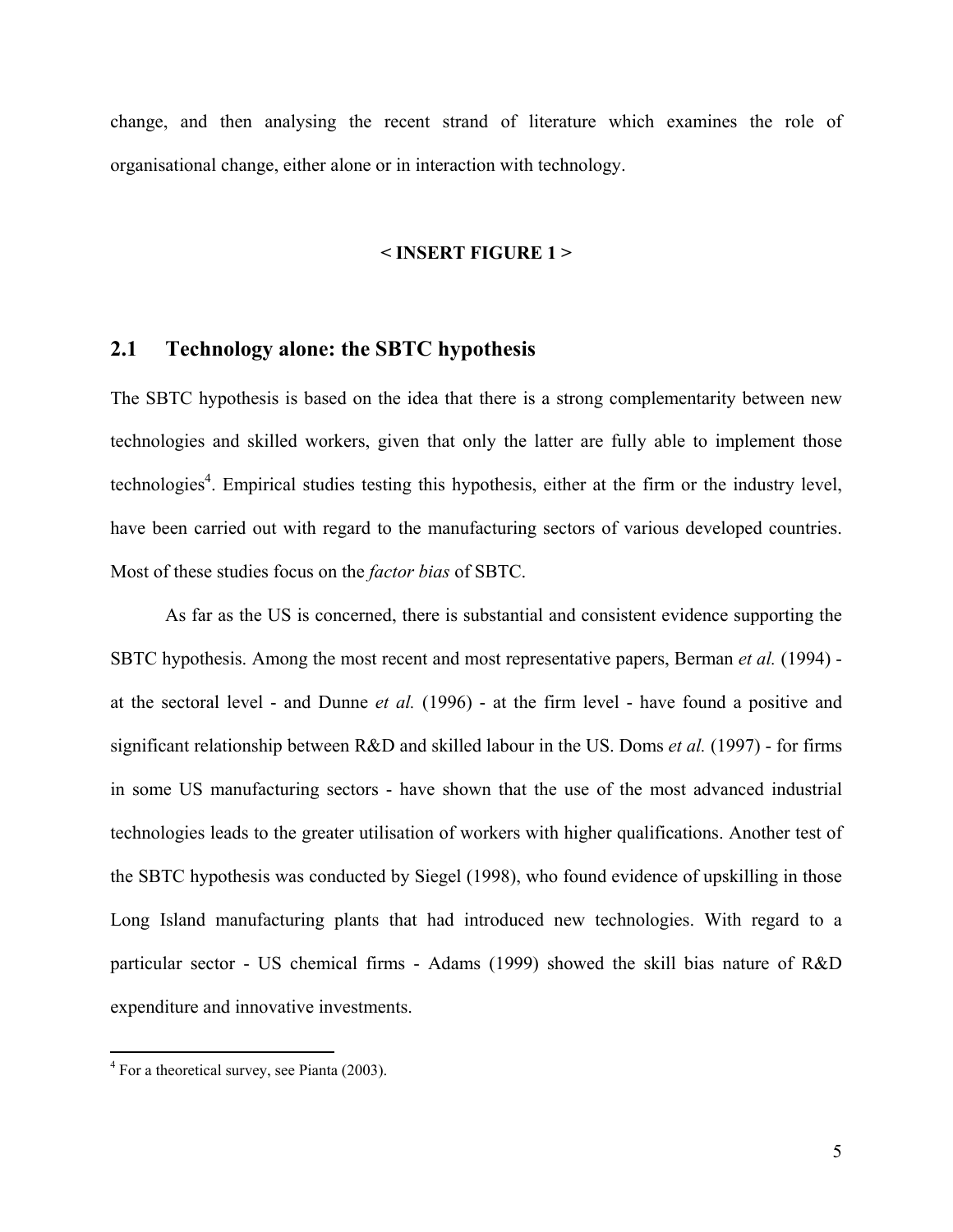In Canada, both Betts (1997), who examined manufacturing, and Gera, Gu and Lin (1999), who focused on both the manufacturing and service sectors (1981-94), demonstrated a connection between several different measures of technology and the growing demand for skilled workers.

For the UK, Machin (1996) - using both sector-level and firm-level data in the 1990s and Haskel and Heden (1999) - at the firm level - demonstrated respectively a positive relation between R&D intensity, number of innovations produced and used, and skilled labour (in the sector analysis), and both studies found a correlation between the use of computers and skilled labour in the case of firms.

The results of studies dealing with other countries have generally confirmed the SBTC hypothesis, although less robustly than in the case of the British and North American economies.

In France, Mairesse *et al.* (2001) obtained results similar to those of Machin (1996) for firm level data where the technological variables were ICT capital and ICT workers. However, only the negative relation between ICT and less-qualified labour was robust in the time-series estimations. This confirmed the results of Goux and Maurin (2000), who showed that an increased spread of new technology accounted for only 15% of the change in labour demand between 1970 and 1993.

For Spain, Aguirregabiria and Alonso-Borrego (2001) used a panel of 1,080 firms and tested the relation between new technologies and upskilling, using the GMM estimator for dynamic panels. With a dummy on the introduction of "technological capital" used as the technological variable, the SBTC hypothesis was confirmed, while no significant effect emerged with respect to R&D expenditure.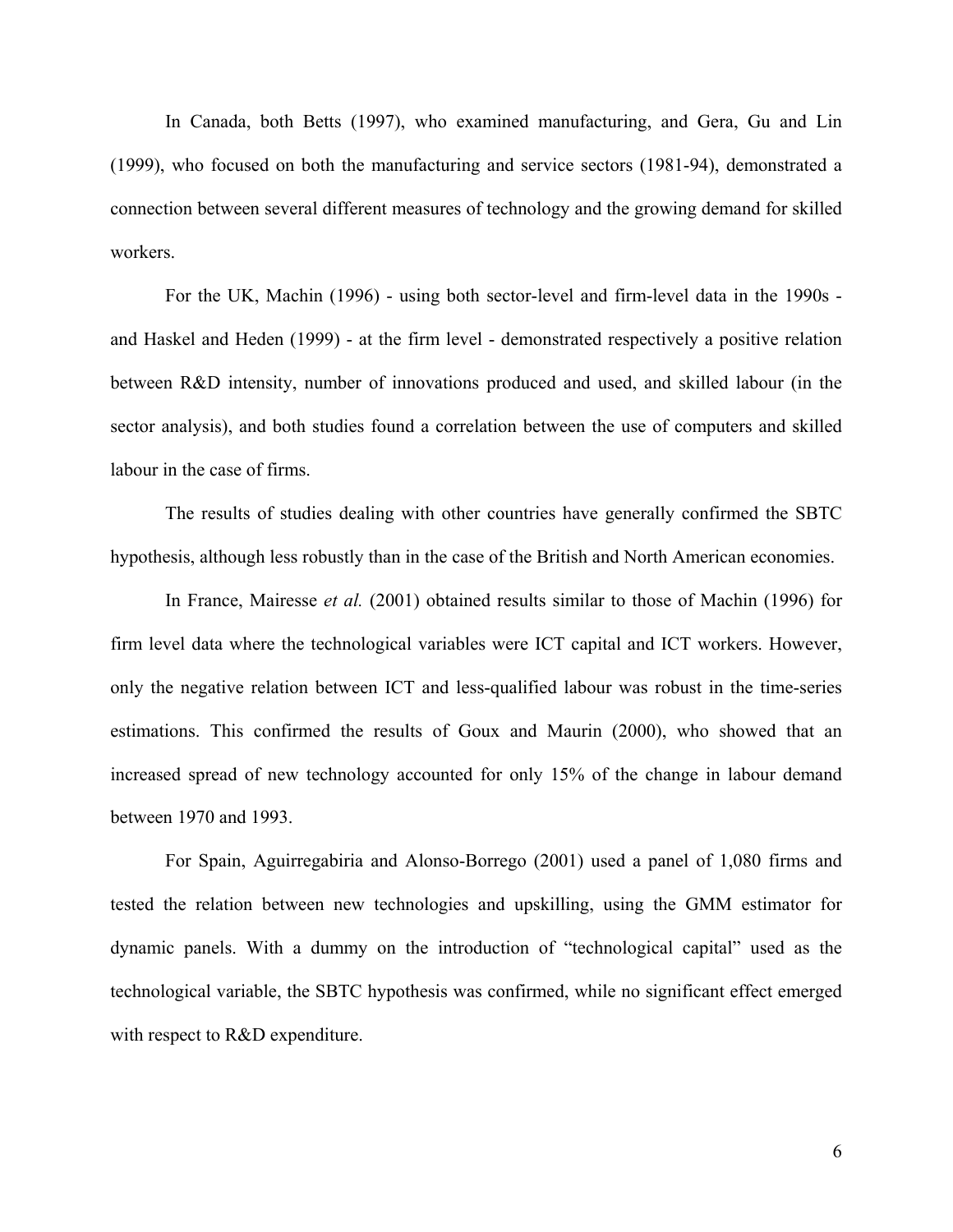In Germany, Falk (1999) showed that the joint implementation of new products and processes had the greatest effect on the employment structure, exerting the strongest positive impact on the demand for university graduates. This result was also confirmed by Falk and Koebel (2003). Their empirical analysis indicated that the accumulation of office machinery and computer capital stock - in 35 German industries over the period 1978-94 - was a relevant factor contributing to the shift in labour demand towards highly skilled workers (university graduates).

Machin and Van Reenen (1998) studied the phenomenon beyond the national level. They set up a panel (at the manufacturing-sector level for 7 developed countries over the period 1973- 89) and showed that the relative demand for skilled workers was positively linked to R&D expenditure.

#### **2.2 Organisation alone: the SBOC hypothesis**

This second strand of literature is based on the hypothesis that the increasing diffusion of reorganisation processes within firms plays a role in the increasing demand for skilled workers.

In general terms, organisational change is becoming increasingly important, and the empirical literature on the subject is growing rapidly in significance. The basic idea is that a progressive shift from rigid, Tayloristic, segmented organisations towards more flexible and "holistic" ones is taking place within firms (see Lindbeck and Snower, 1996). This phenomenon first appeared in the US and Japan and has since spread throughout Europe, although with different intensities from country to country (see Aoki, 1986; Greenan and Guellec, 1994; OECD, 1999). It is impossible here to give a thorough summary of the vast amount of literature - whose basic intuitions can be traced back to Chandler, 1962 - on organisational change and its impact on firms' structure and performance. Suffice it to say that economic, management and sociological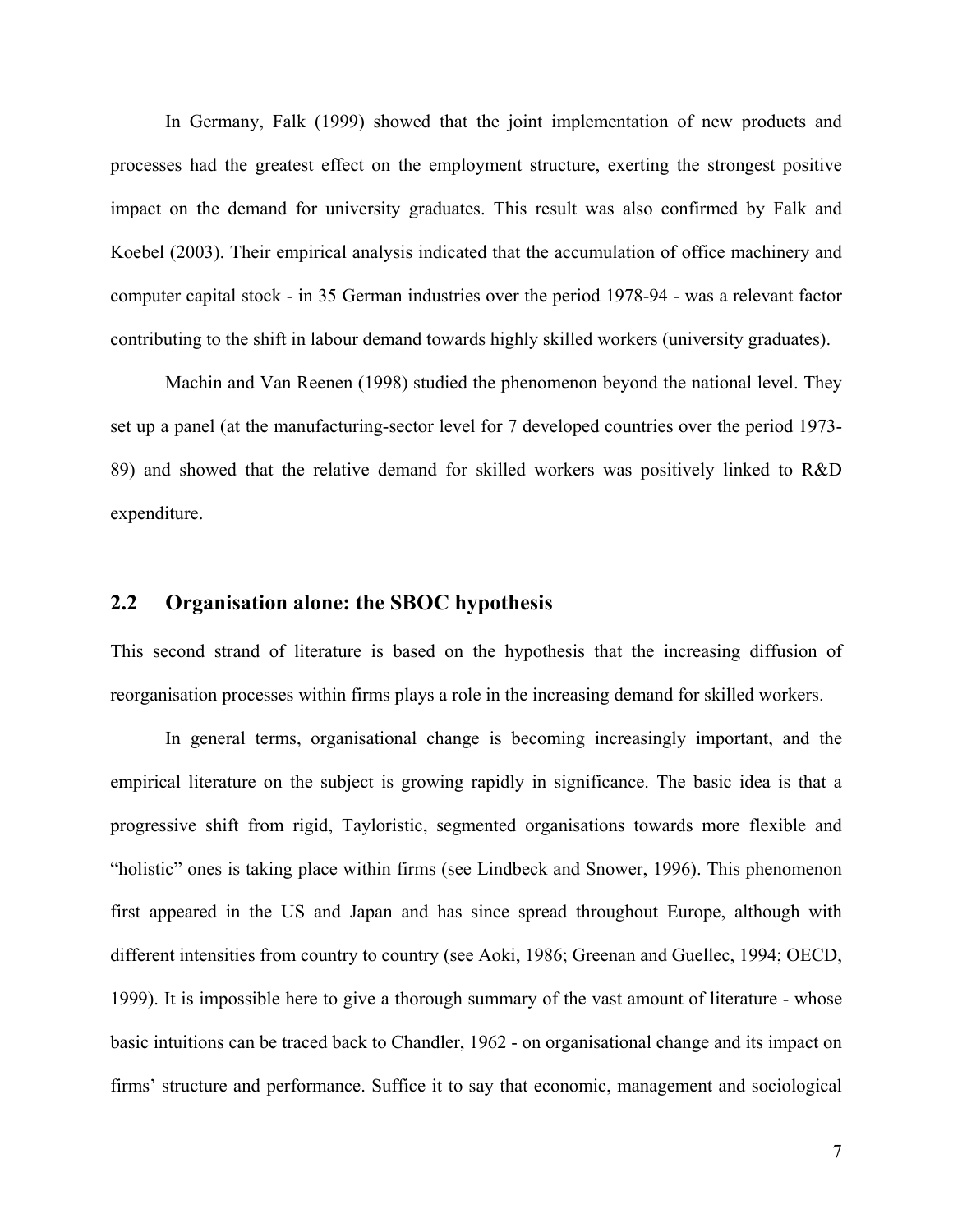studies on the subject seem to agree on the following recent trends (for a more detailed analysis, see Caroli, 2001):

- 1) Decentralisation and delayering: "lean production" is associated with new firms' functions such as just-in-time, management of breakdowns and quality control, which in turn imply both the decentralisation of decision making and more involvement, responsibility and autonomy at the shopfloor level (see Brynjolfsson and Mendelson, 1993; Greenan, 1996a; Bresnahan, 1999).
- 2) Collective work: new working practices such as work teams and quality circles require collective efforts from the workforce (see Osterman, 1994).
- 3) Multi-tasking: workers are now required both to perform a greater variety of tasks within a given occupation and to rotate between different jobs (see Greenan and Mairesse, 1999; Ichniowski and Shaw, 2003).

Moreover, the empirical literature reports that the organisational changes listed above generally occur at the same time, assuming the form of "clusters" of organisational innovation. For instance, Ichniowski *et al.* (1997), showed the complementarity of the introduction of teamwork, flexible job assignment and intensive workers-management communication in US steel manufacturing.

Obviously, organisational innovation practices such as those briefly described imply that the manufacturing workforce must be upskilled. Accordingly, the "skill biased organisational change" (SBOC) hypothesis has been put forward and tested<sup>[5](#page-10-0)</sup>. For instance, Greenan and Guellec (1998), using a 1987 French survey on work organisation, found that organisational change -

<span id="page-10-0"></span><sup>&</sup>lt;sup>5</sup> It should be noted that the economic literature has been most concerned with the consequences of organisational change on productivity, while there have been few attempts to focus directly on skills.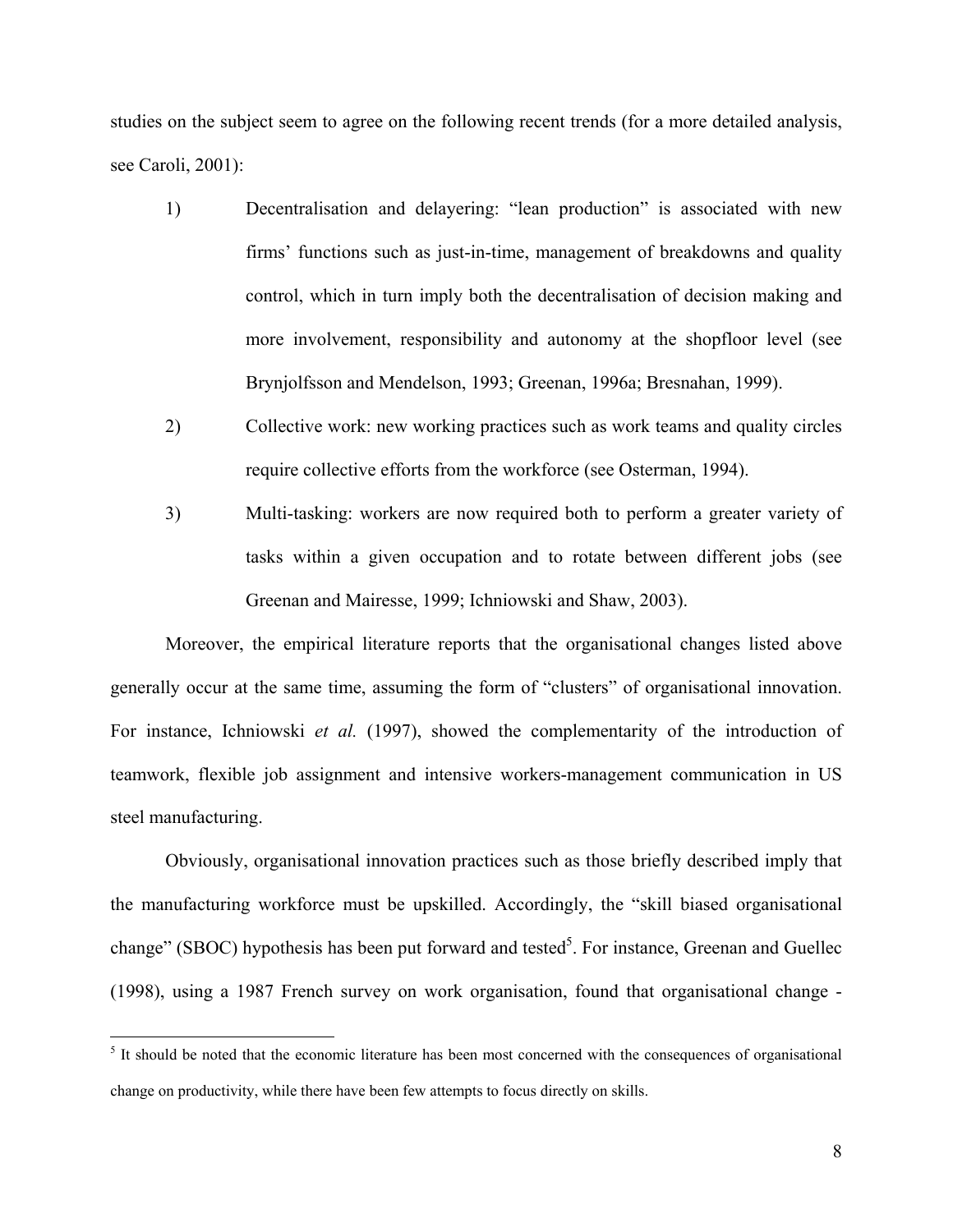such as greater worker autonomy and increased communication among workers - were positively correlated with skill upgrading<sup>6</sup>. Again with regard to France, Thesmar and Thoenig (2000) and Caroli *et al.* (2001), using large databases of French manufacturing firms, found respectively a strong negative correlation between product turnover - taken as a measure of organisational "creative destruction" - and blue-collar workers, and a skill bias effect resulting from organisational change in association with a reduction in the firm's size, which probably suggests an evolution towards more flexible firms. Caroli and Van Reenen (2001), comparing two panels of French and British firms, focused mainly on organisational change (measured with a dummy). The results, which supported the SBOC hypothesis, turned out to be econometrically significant in both the panels. Finally, Greenan (2003), using a survey on organisational change in French manufacturing in 1993, found that the increase in skill requirements is more closely connected to organisational than to technological change.

#### **2.3 Technological change associated with organisational change**

While Aghion *et al.* (1999) maintained that technological progress was the main cause of change and that organisation was secondary**,** a recent strand of the literature has tended to emphasise that technological change and organisational change are complementary to each other, and that they often generate superadditive effects in terms of a firm's performance, measured either in terms of

<span id="page-11-0"></span><sup>6</sup> See also Greenan (1996b).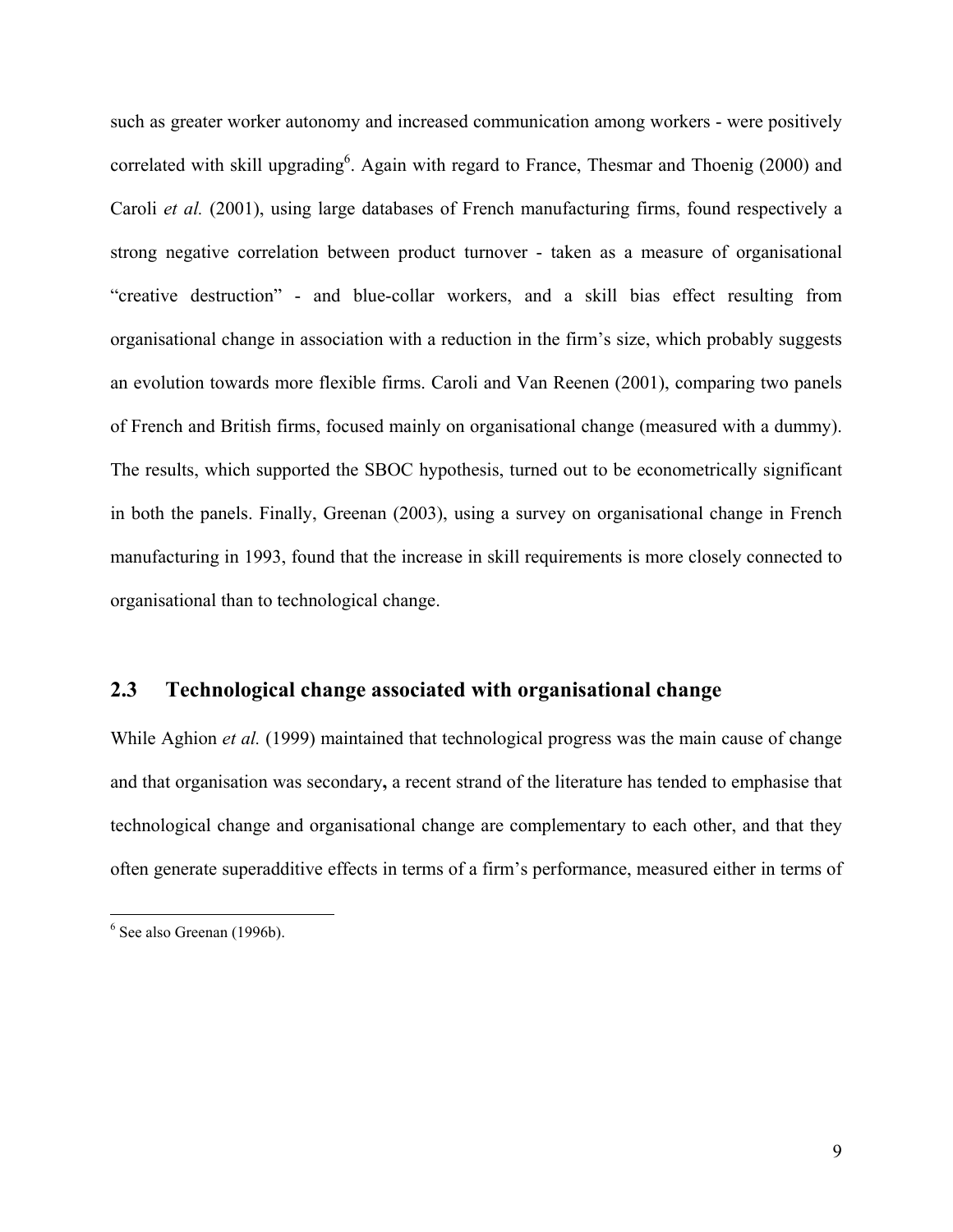productivity or profitability (see Pavitt *et al.*, 1989; Milgrom and Roberts, 1990 and 1995; Black and Lynch,  $2001^7$  $2001^7$ ).

Indeed, new ICT technologies modify the way in which decisions are made in a firm, often making hierarchies redundant because orders are replaced by interactions among workers (see Bolton and Dewatripont, 1994). ICTs, moreover, on the one hand facilitate lateral communication because they make delayering into a flatter organisation feasible, while on the other they increase the ability of shopfloor workers to perform information-intensive tasks (see Radner, 1993; Caroli, 2001; Colombo and Delmastro,  $2002^8$  $2002^8$ ).

In most countries, the introduction of ICTs does not appear to have generated any increase in productivity, probably because of the special nature of information technology. As pointed out by Gibson (2002) in his study on computers and the wage structure in New Zealand, ICT is mostly a "general purpose technology" (GPT), whose major impact on the economy is not direct but occurs through a wide range of secondary innovations. As a consequence, introduction of a new GPT does not immediately coincide with a surge in productivity growth; at least as long as firms invest in developing these secondary innovations. This experimentation phase requires both workers that are skilled and workers who are "adaptable", in the sense that they possess a combination of general knowledge and on-the-job experience that cannot be acquired through

<span id="page-12-0"></span><sup>7</sup> Conversely, the mismatch between technological change and organizational inertia may generate an adverse impact on a firm's performance (the so-called "Solow's paradox"; see Brynjolfsson *et al.*, 1997; Brynjolfsson and Hitt, 2000).

<span id="page-12-1"></span><sup>&</sup>lt;sup>8</sup> Colombo and Delmastro (2002) find that organizational change (measured as a change in the number of hierarchical tiers within the firm) is largely explained by the adoption of advanced manufacturing technologies and flexible automation; however, their result holds true for both contractions and expansions of the managerial hierarchy.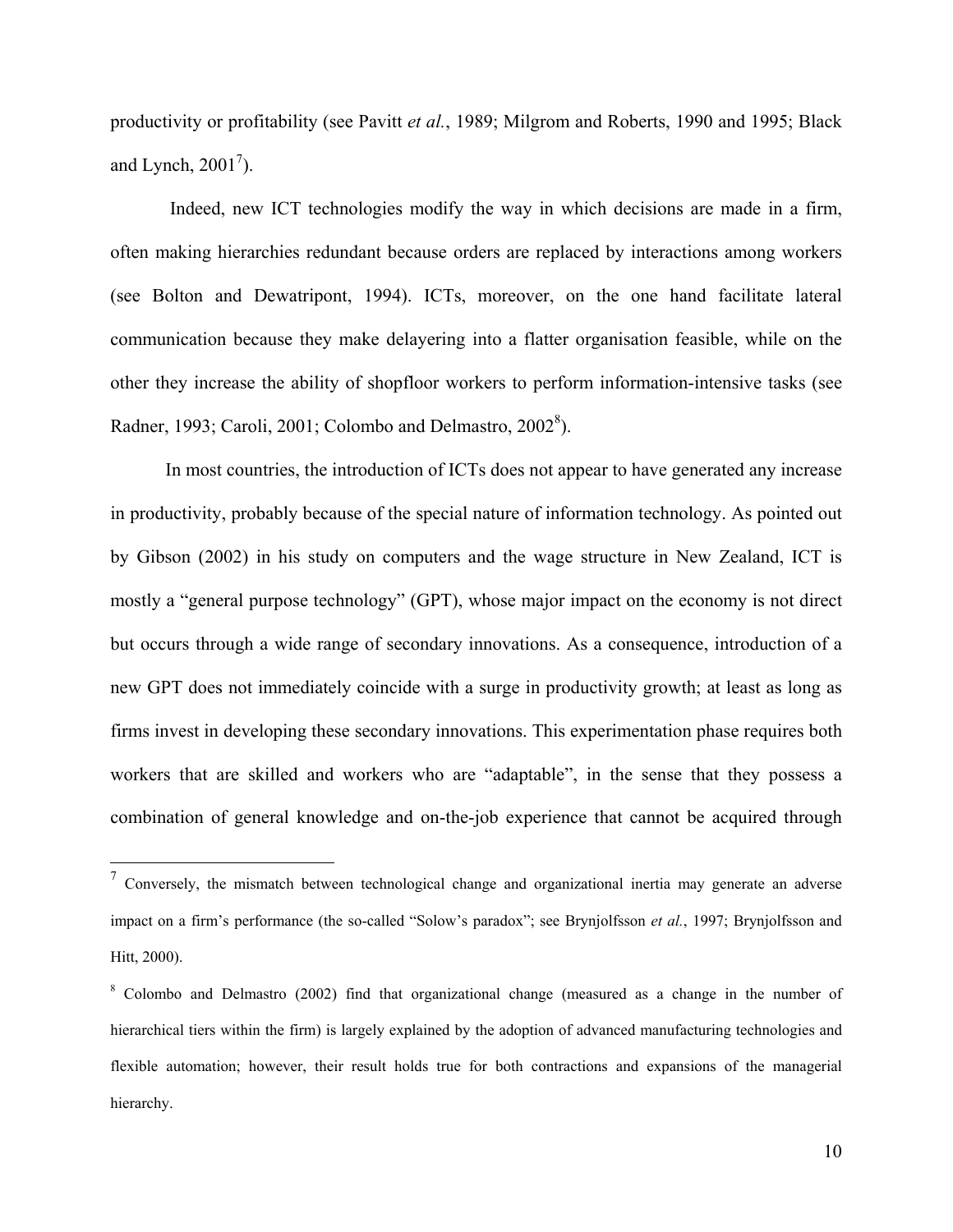vocational and specific technical education but is learnt only from wide-ranging education and training.

The above theoretical considerations are supported by empirical evidence. For instance, on studying the impact of the implementation of advanced manufacturing technologies on human resource management (HRM) practices, Siegel *et al.* (1997) found a strong correlation between these technologies and enhanced employee empowerment.

Brynjolfsson and Hitt (1998) demonstrated that ICT technologies and new working practices cluster together. More specifically, the stock of IT capital and the number of PCs proved to be correlated with the diffusion of self-managing teams, workers' involvement in strategic decisions, and workers' discretion in planning their work.

Case studies at the level of individual firms are reviewed in Hitt and Brynjolfsson (2002), and they confirm the close complementarity between ICT diffusion and the three types of firmlevel reorganisation listed in Section 2.2 above.

Now that it has been demonstrated that technological change and organisational change often go together, some studies have also shown - not surprisingly, given the results discussed in Sections 2.1 and 2.2 above - that this combined modification of a firm's structure gives rise to an increase in the demand for skills. For instance, Hitt and Brynjolfsson (1997) surveyed about four hundred firms and found not only that greater levels of ICT were associated with increased delegation of authority to individuals and teams, but also that the combination of technological and organisational change involved skill bias both in the firms' actual workforces and in their recruitment strategies.

More recently, Bresnahan *et al.* (2002), using data covering approximately 250 US firms (1987-94) in cross-section, have demonstrated that labour demand has undergone structural

11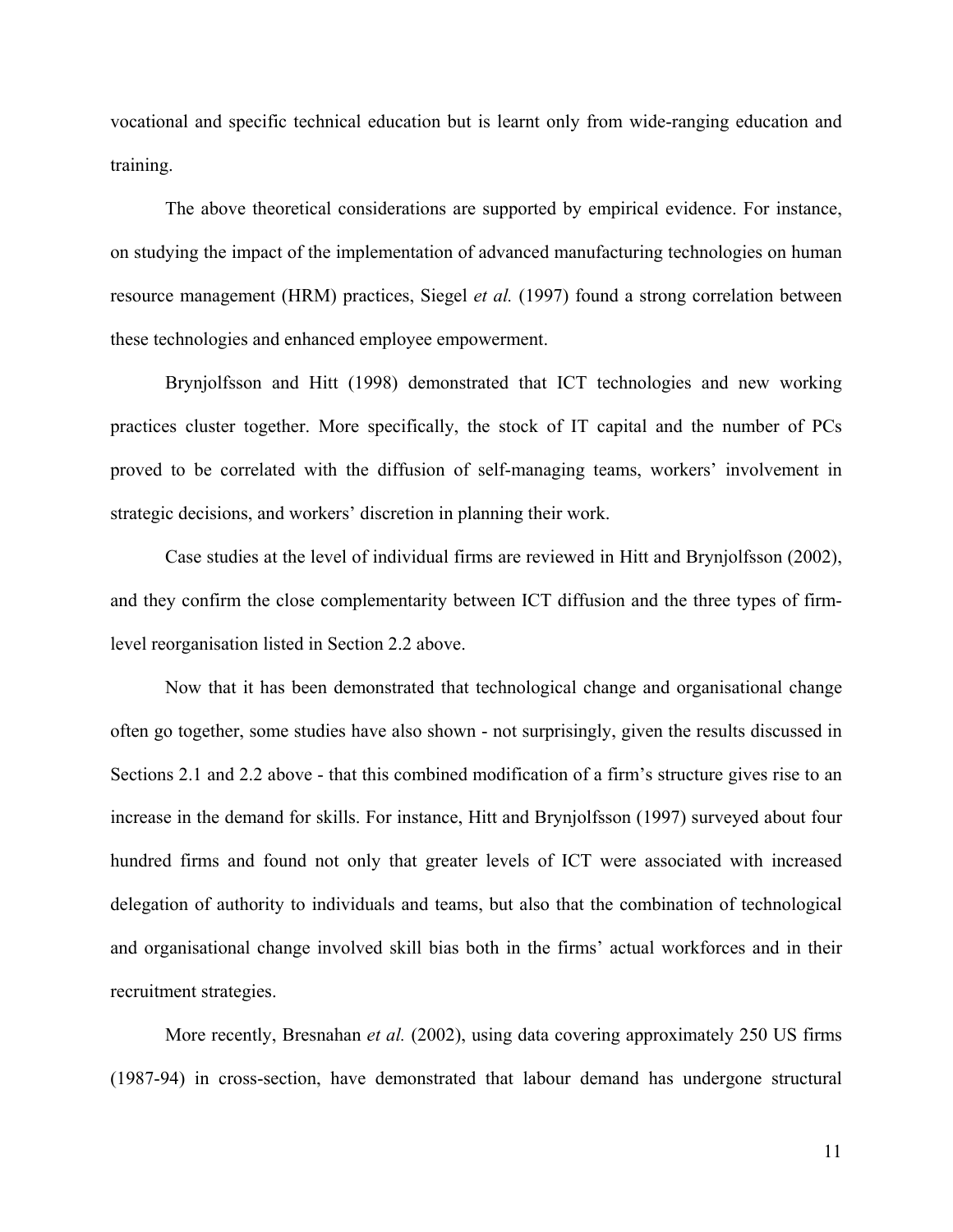changes in favour of skilled workers only when the introduction of computers has been accompanied by reorganisation within the firm.

#### **3. Some results from Italian manufacturing**

In this section an empirical analysis of a sample of Italian manufacturing firms is presented, the purpose being to assess technological change and reorganisation as possible determinants of the skill bias in a medium-technology country.

Data are taken from a database of Italian manufacturing firms with no fewer than 11 employees. The database comprises the replies to three questionnaire waves administered by the investment bank Mediocredito Centrale (MCC) in 1991, 1994 and 1997, with each questionnaire collecting retrospective data for three years<sup>[9](#page-14-0)</sup>. By considering only reliable and complete data strings overlapping the three waves and excluding obvious outliers<sup>10</sup>, a sample of 400 firms was obtained<sup>11</sup>. With reference to skills, the MCC data permitted the identification of two broad categories of homogeneous workers: white-collar (WC, including the entrepreneur and family assistants, senior and junior managers, and office workers) and blue-collar (BC, manuals).

<span id="page-14-2"></span>The econometric specification is conducted within a theoretical framework based on the transcendental logarithmic (or translog) firm cost function originally introduced by Kmenta (1967) to approximate the CES production function, and formally developed by Christensen *et al.*

<span id="page-14-0"></span><sup>&</sup>lt;sup>9</sup> To avoid the use of misleading data, firms subject to takeover or break-up involving major employment discontinuities were excluded from the sample. For the remaining cases, two dummy controls indicating whether the firm declared takeovers or break-ups were included.

<span id="page-14-1"></span><sup>&</sup>lt;sup>10</sup> According to Grubbs' test.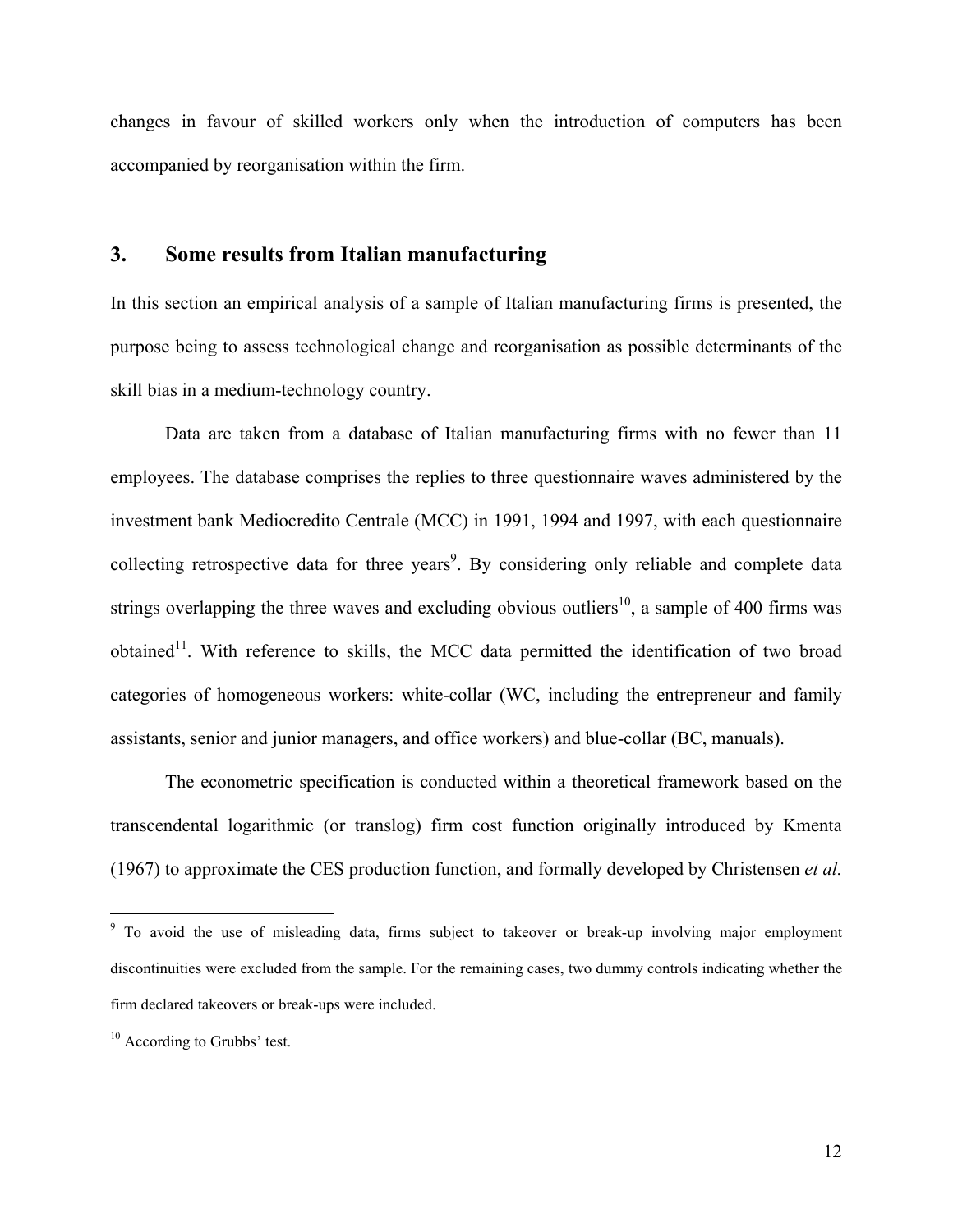(1971 and 1973). The model used is in long differences (for a similar approach see Caroli and Van Reenen, 2001), thus both eliminating firms' fixed effects and avoiding possible problems of endogeneity (see Acemoglu,  $1998$ )<sup>12</sup>. For our purposes, the most appropriate method for estimation is Zellner's (1962) seemingly unrelated regression (SUR), on the assumption that the right-hand part of the equation is independent of the error term, that the errors are crossed, and that the method therefore guarantees greater efficiency compared with an OLS estimation of the single equations (for a similar econometric approach applied to the empirical analysis of skill bias, see Machin *et al.*, 1996; Betts, 1997; Adams, 1999). In this context, in our joint econometric specification the dependent variables are the log of differences (1991-97) in WC and BC. The aim is to test the role of the two possible determinants of skill bias - measured as dummies which indicated the presence or absence of R&D expenditure and organisational change  $(ORG)^{13}$  in the previous period 1989-91 - controlling for all contemporaneous determinants such as output

 $11$  In 1997, the average size of firms in the sample is 350 employees (with a standard deviation of 609), the minimum firm size is 12 and the maximum is 5,000.

<span id="page-15-0"></span> $12$  It was not possible to use a dynamic panel structure, because - in the MCC database - some determinants were not represented by variables with a temporal structure, but only by qualitative dummies (and in the case of the organisational dummy, information was only available for the first wave, i.e. for the first three-year period).

<span id="page-15-1"></span><sup>&</sup>lt;sup>13</sup> For R&D the question in the questionnaire was "whether the firm has carried out investments in R&D activity during the three years" and for ORG "whether the firm has carried out significant organisational changes in its structure". 192 firms out of 400 made investments in R&D, 167 implemented significant organisational changes and 93 carried out both R&D investments and organisational changes.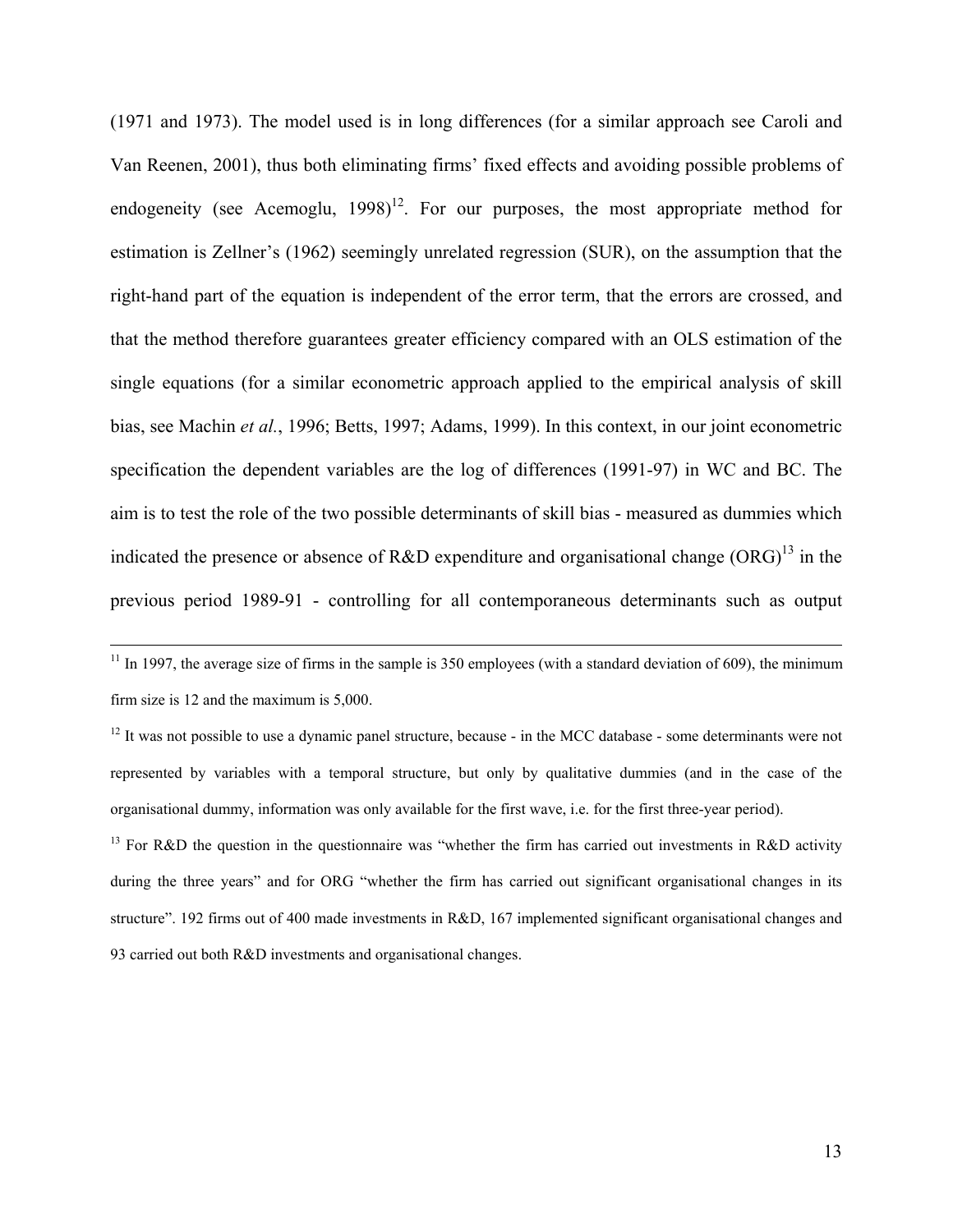(sales), capital and labour costs (WC and BC wages) which could influence the causative link we want to study<sup>14</sup>.

Additional controls are included: three sector-fixed effects (sectors with high, medium and low technology)<sup>15</sup>, five firm's size fixed effects (11-20; 21-50; 51-250; 251-500;  $> 500$ employees), and two fixed effects related to takeovers or break-ups (TB) declared in the period 1991-97.

Table 1 gives the results. The first finding (columns 1 and 2) suggests that the alleged role of R&D alone in determining skill bias is not robust to the econometric control, although exhibiting the expected signs<sup>16</sup>. As a matter of fact, Italian manufacturing comprises a large fringe of family businesses – some of which are relatively large in size, such as most of those in our sample (see footnote 11 above) – either operating in traditional industries or below the technological frontier when active in advanced sectors. These typically family-run firms are characterised by direct family involvement in daily operations, more than one family member

<span id="page-16-0"></span><sup>&</sup>lt;sup>14</sup> Because the average annual wages of WC and BC workers were not provided by the MCC database, they were calculated by merging the MCC database with the INPS (Italian National Institute for Social Security) database. All the variables were deflated and expressed according to 1990 prices. Capital, K, was derived from the balance sheet item "net technical assets", while output, Y, was quantified in terms of sales.

<span id="page-16-1"></span> $15$  According to OECD (1998); this control was found to be never significant and so was been dropped from the final estimates whose results are reported in Table 1.

<span id="page-16-2"></span><sup>&</sup>lt;sup>16</sup> Neither can significant effects of the technological variables be found in Aguirregabiria and Alonso-Borrego (2001) with regard to Spanish firms, in Greenan (2003) with regard to French firms or in Caroli and Van Reenen (2001) again with regard to French firms. Of course, this finding does not rule out a possible role for other forms of technological change such as knowledge embodied in new machinery and capital equipment and acquisition of information relevant to innovation projects from clients and/or suppliers (see Piergiovanni and Santarelli, 1996; Piergiovanni *et al*., 1997).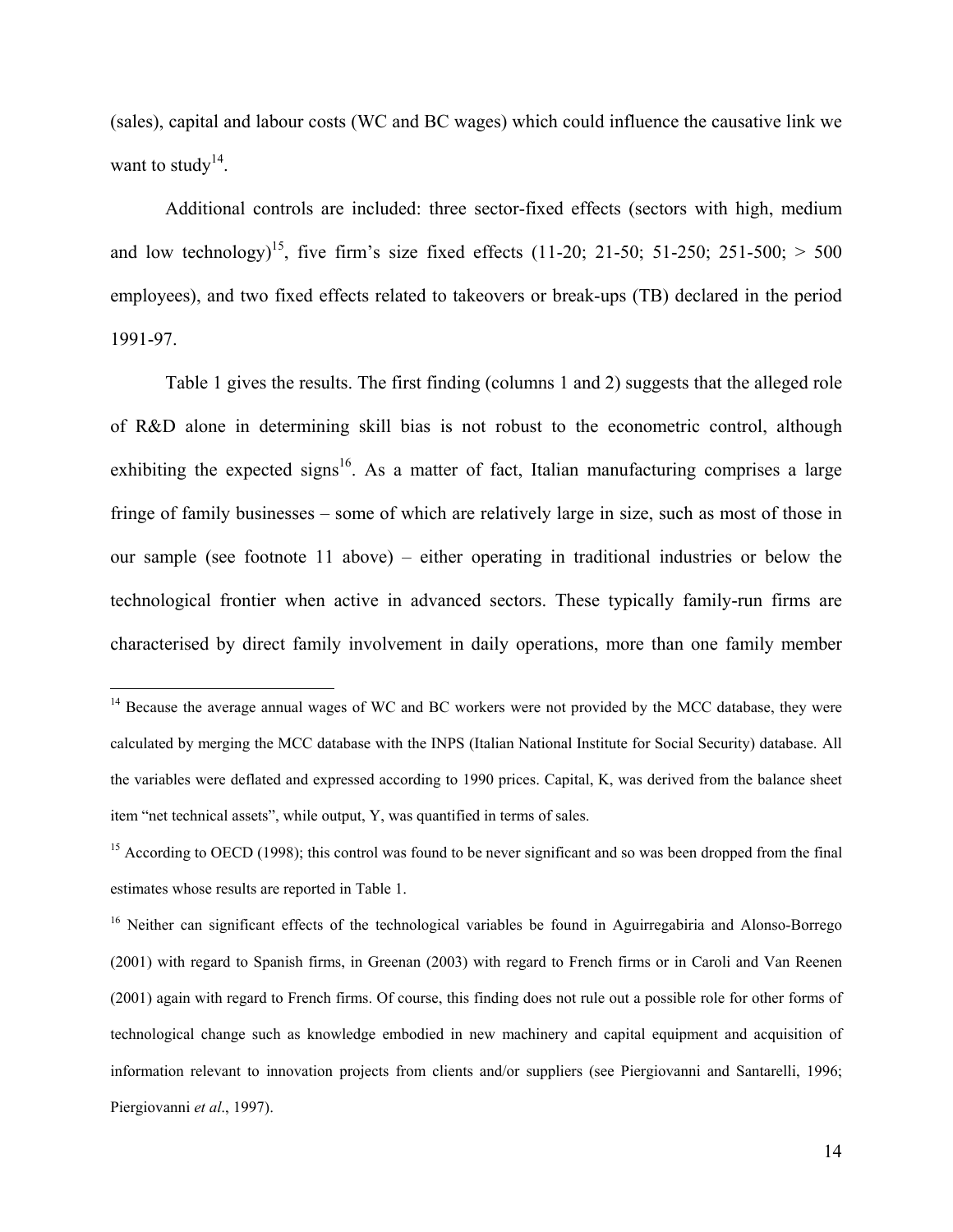with significant management responsibility, and multiple generations involved. They are therefore devoid of the features that are distinctive of Berle and Means (1932) corporations, including separation of ownership and control, presence of professional managers that exercise (nearly) full control, etc. (see Burkart *et al.*, 2002). Hence, consistently with the findings of Haskel and Slaughter (2002), in the case of our sample the shift from unskilled to skilled labour is unlikely to be driven uniquely by R&D activities.

#### **< INSERT TABLE 1 >**

The ORG variable instead affects the demand for BC and WC with the expected signs and turns out to be significant in determining redundancy among the unskilled. This is consistent with a view of Italy that can be traced back to Fuà (1988), who stressed the importance of the socalled organisational-entrepreneurial factor in re-shaping the profile of those Italian firms not relying on their own R&D as the sole source of change.

Finally, in columns (5) and (6) an interaction dummy representing the joint presence of ORG and R&D exhibits higher and more significant coefficients when compared to ORG in the previous estimates (3) and (4). This important result suggests a superadditive skill bias effect of reorganisation combined with technological change (see Section 2.3), and it is consistent with the findings summarised in Section 2.3 above. As a peculiarity of the Italian case, it should be noted that this joint effect seems to be unbalanced both in terms of statistical significance and the values of the coefficients. In other words, organisational change combined with new technologies mainly implies redundancy of blue-collar workers and only increases the demand for whitecollar workers slightly.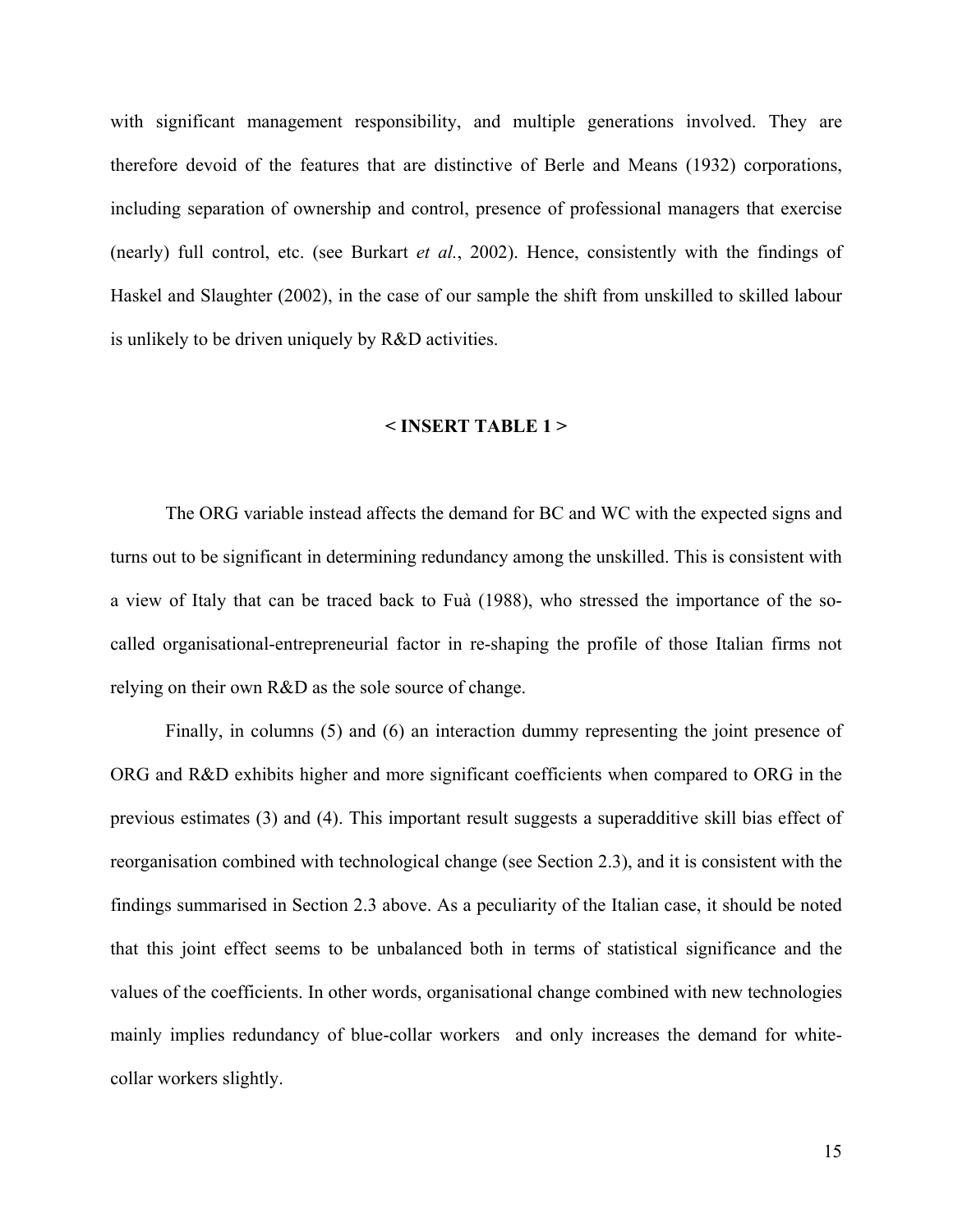#### **4. Policy implications**

 $\overline{a}$ 

The descriptive statistics of the G-7 countries presented in Section 2 show a clear upskilling trend in manufacturing industries over the 1980s and 1990s. In the case of Italy, the analysis of a sample of manufacturing firms carried out in the present paper shows that the upskilling trend of employment appears to be mainly a function of the reorganisational strategy adopted by the firms, possibly combined with technological change. Moreover, workplace reorganisation appears to have favoured more skilled (or qualified) workers slightly, whereas blue-collar workers seem very vulnerable to the joint effect of reorganisation and the implementation of new technologies.

In terms of policy prescriptions, these findings suggest that reorganisational strategies should be coupled with intervention regarding HRM at the level of the firm, especially with regard to production workers. Indeed, the lack of complementary manpower strategies increases the likelihood of redundancy among blue-collar workers, who are particularly exposed to laboursaving organisational and technological changes (see Freeman and Soete, 1994). Hence, policy makers should support holistic strategies at the level of the firm (on-the-job training aimed at transferring non-cognitive capabilities to workers), and they should promote education and offthe-job training. In other words, only education and training can maximise the joint impact of technological and organisational change on firms' performance and aggregate welfare $17$ .

Some of the literature on technological change suggests that workers are better off with general rather than vocational education, because their skills are in this case less likely to be

<span id="page-18-0"></span><sup>&</sup>lt;sup>17</sup> Organisation, technology and skills are the three angles of the black triangle explaining economic performance in Caroli (2001).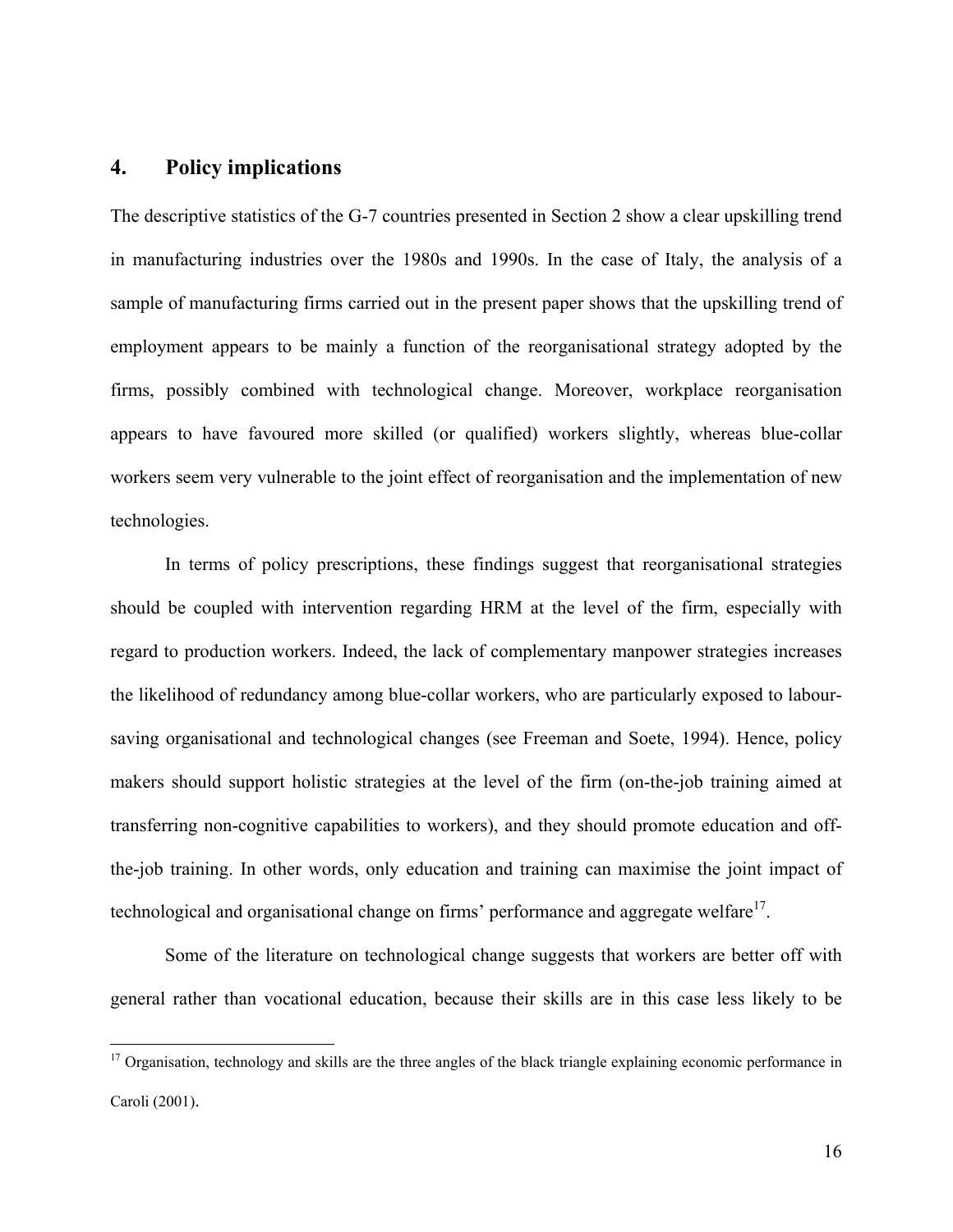rendered obsolete by technological progress. Similarly, qualitative evidence arising from discussions with entrepreneurs and firm insiders points to increasing demand not only for cognitive skills such as those revealed by traditional measures of scholastic achievement, but also for "sociability". These prescriptions are consistent with the empirical results discussed in the previous section: if skill-upgrading is not triggered by technological change alone, but mainly by organisational change (possibly combined with the former), the need for engineers and IT technicians no longer emerges as paramount, while the increasing demand for a multi-skilled and easily adaptable workforce calls for an increase in the supply of general education and training at the high and intermediate levels. The latter seems to be particularly important, since workers' greater involvement and autonomy require general knowledge even at the level of the shopfloor (blue-collar) and at that of routine clerical work $18$ .

This policy implication appears to be consistent with the view of ICT as pervasive "general-purpose technologies" applicable across a wide range of functions and tasks (see Bresnahan and Trajtenberg, 1995; Freeman and Louçã, 2001). Moreover - and beyond the scope of this paper - it should be borne in mind that ICT-based general purpose technologies also massively affect the services sector (see Kleinknecht, 2000), with the processes of SBTC and SBOC occurring in a similar manner to those detected in manufacturing activities and affecting both service workers and service consumers (see Petit and Soete,  $2001$ )<sup>19</sup>. According to this view,

<span id="page-19-0"></span><sup>&</sup>lt;sup>18</sup> For a similar opinion, see Steedman et al. (1991) and Caroli (2001). Indirect evidence of the unfulfilled need for more general knowledge at the intermediate and lower levels of the occupational structure is the use of graduates at the shopfloor level, see Mason (1996) and Mason and Finegold (1997).

<span id="page-19-1"></span><sup>19</sup> Among studies which consider skill bias in services as well in manufacturing see Autor *et al.* (1998); Gera *et al.* (1999); Mairesse *et al.* (2001); Falk and Koebel (2003). However, only a few studies have specifically investigated skill bias in service sectors (see, for instance, Kaiser, 2000 and Evangelista, 2000).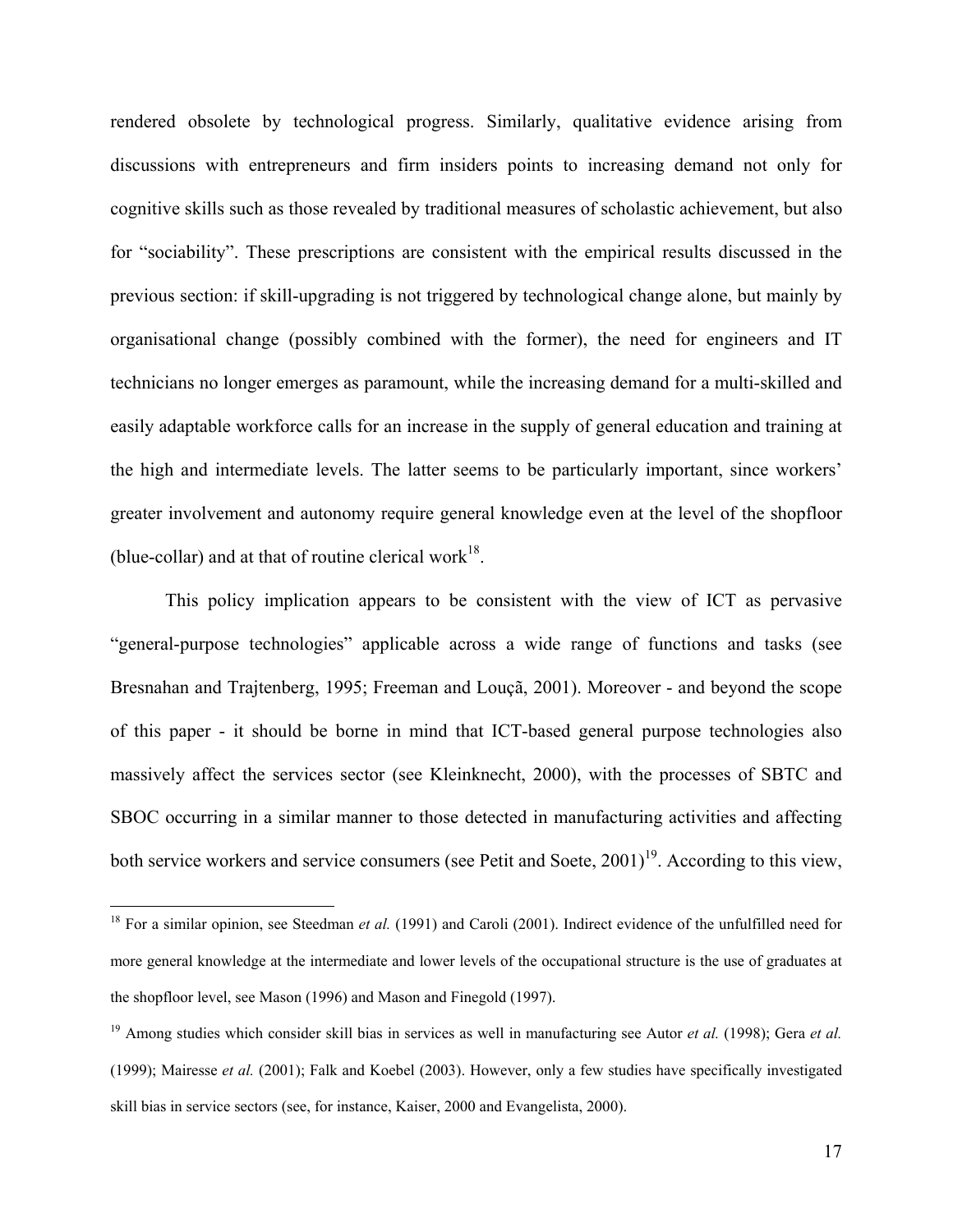both technological change alone and any consequent organisational change require more general and adaptable skills rather than specific competencies. Indeed, when new technologies and new organisational practices require the workforce to have task, functional and sectoral flexibility, and make specific skills rapidly obsolescent, secondary and tertiary education should be targeted more at general content, models and methodologies rather than at specific technical competencies. According to Bresnahan (1999) and Bresnahan *et al.* (2002), general education should also embrace a number of "noncognitive" skills, ranging from interpersonal skills to the ability to work steadily and autonomously, from flexibility to an ability to influence team-mates and inspire subordinates.

Indeed, this suggestion concerning education policy may apply to both the micro- and the macroeconomic level. For instance, in a recent paper analysing the skill bias in French manufacturing over the period 1984-1995, Maurin and Thesmar (2003) have found a clear tendency for jobs that can be programmed in advance to be replaced by ones that require constant adaptation to change. Once again, this makes the case for general rather than vocational/specific/technical education and training (see Nelson and Phelps,  $1966<sup>20</sup>$ .

Finally, and still at the aggregate level, if organisational change (possibly combined with technological change) proves to be "knowledge biased" for all levels of the workforce, the concept of a "learning society" warrants closer attention, and should shape the evolution of education policies. Thus, the building of a learning society should not be seen solely as a

<span id="page-20-0"></span><sup>&</sup>lt;sup>20</sup> On this basis, Krueger and Kumar (2003a and 2003b) have put forward a theoretical macroeconomic model in which they show that European education policies favouring specialised education may have worked well in the 1960s and 1970s when technologies were more stable and European countries were involved in catching-up, but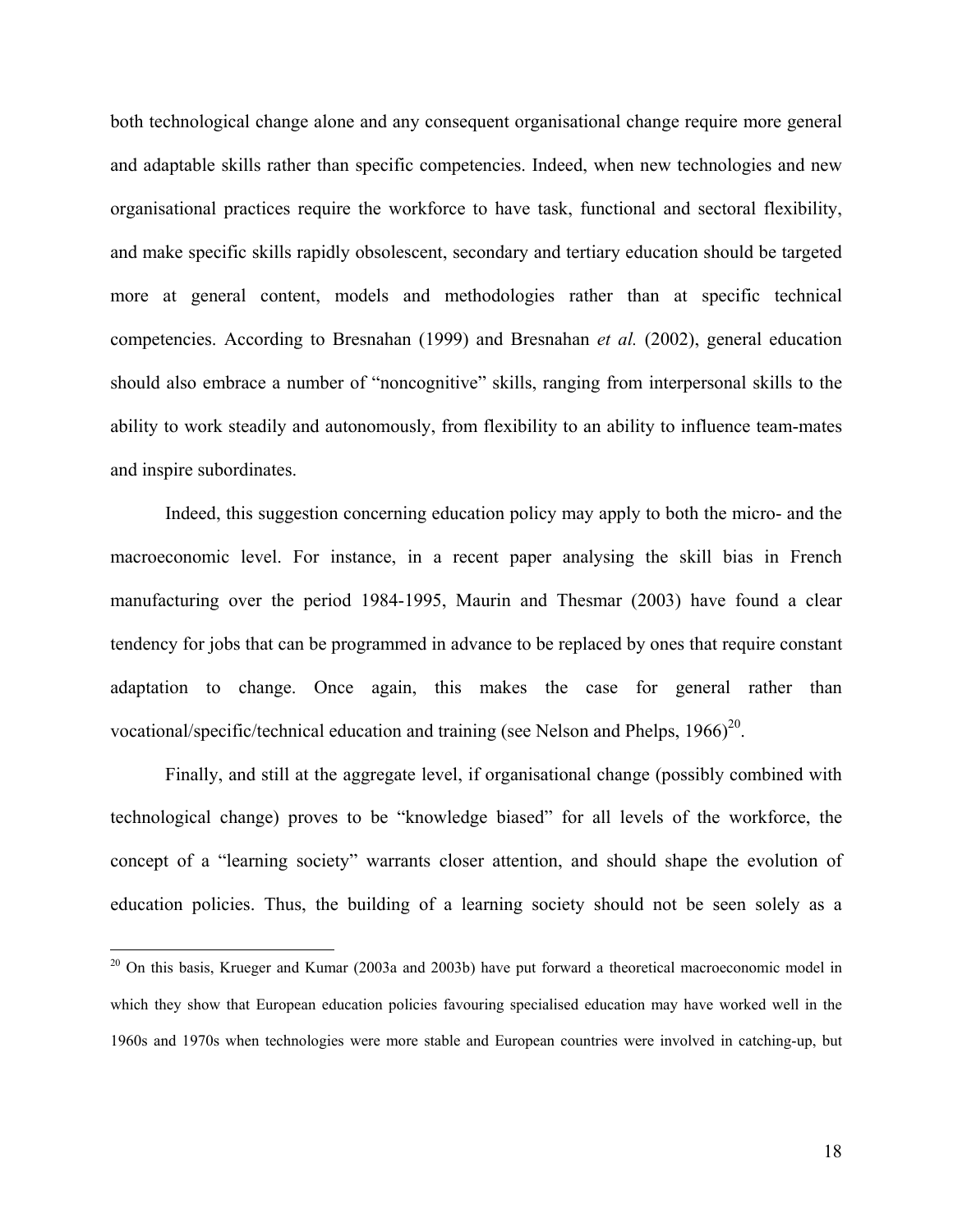necessary response to the technical challenges raised by the "new economy" and the ICT revolution; it should also be viewed as an institutional context favouring the diffusion of general knowledge, social and communication skills, and "learn how to learn" capabilities (see Lundvall, 1992; Lundvall and Johnson, 1994; Lundvall *et al.*, 2002).

#### **5. Conclusions**

 $\overline{a}$ 

The recent theoretical and empirical literature has focused on the coevolution of technological and organisational change within firms. One implication of these studies is that skill upgrading is no longer a consequence of technological change alone, but is also an effect of the overall reorganisation of the firm, which in turn may be linked to technological change.

This paper has offered new evidence supporting the hypothesis of a superadditive effect of technological and organisational change on the skill composition of Italian manufacturing employment. In particular, it has shown *a*) that the alleged role of R&D alone in determining skill bias is not confirmed by econometric estimations, *b)* that significant organisational changes made by a firm to its structure and functions are major factors affecting skill composition, and *c)* that combining the R&D and the Organisation (ORG) variables yields higher and more significant coefficients, even in comparison with ORG in previous estimates. If such is the nature of the skill bias, a possible implication for education and training policies is that general knowledge - including non cognitive capabilities - should be fostered at the expenses of technical/specific knowledge. The correlated hypothesis of general rather than vocational

they may also have had a role in increasing the growth gap between Europe and the US during the 1980s and 1990s, when new ICT technologies emerged rapidly.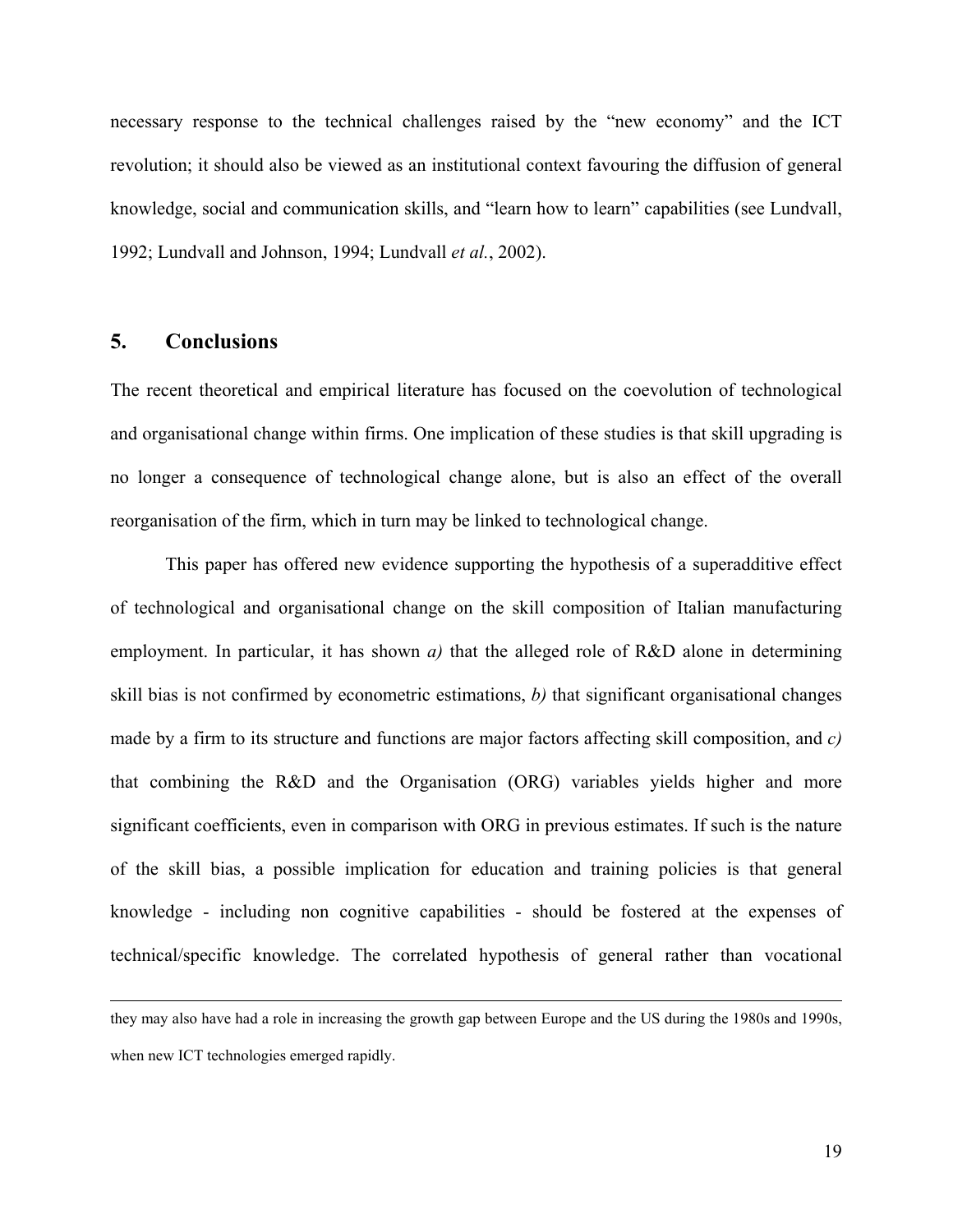education as one of the factors positively affecting both firm's performance and aggregate economic growth paves the way for further research.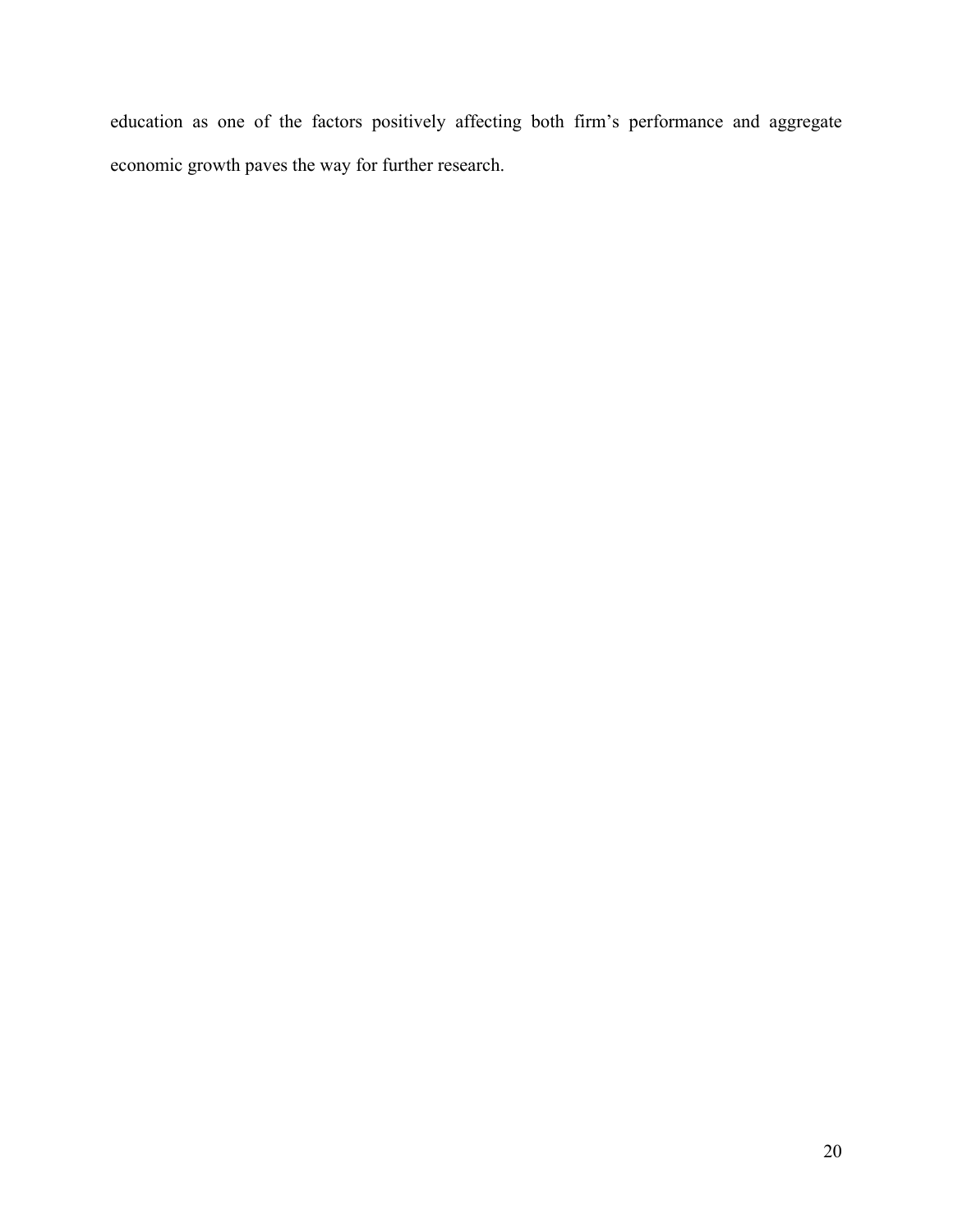#### **References**

- Acemoglu, D., 1998. Why do new technologies complement skills? Directed technical change and wage inequality, Quarterly Journal of Economics 113, 1055-1090.
- Adams, J.D., 1999. The structure of firm R&D, the factor intensity of production and skill bias, Review of Economics and Statistics 81, 499-510.
- Aghion, P., Caroli, E., García-Peñalosa, C., 1999. Inequality and economic growth: the perspective of the new growth theories, Journal of Economic Literature 37, 1615-1660.
- Aghion, P., Howitt, P., 2002. Wage inequality and the new economy, Oxford Review of Economic Policy 18, 306-323.
- Aguirregabiria, V., Alonso-Borrego, C., 2001. Employment occupational structure, technological capital and reorganisation of production, Labour Economics 8, 43-73.
- Aoki, M., 1986, Horizontal vs. vertical information structure of the firm, American Economic Review 76, 971-983.
- Autor, D., Katz, L., Krueger, A., 1998. Computing inequality: have computers changed the labor market?, Quarterly Journal of Economics 113, 1169-1214.
- Berle, A., Means, G., 1932. The Modern Corporation and Private Property. Macmillan, New York.
- Berman, E., Bound, J., Griliches, Z., 1994. Changes in the demand for skilled labor within U.S. manufacturing industries: evidence from the Annual Survey of Manufacturing, Quarterly Journal of Economics 109, 367-397.
- Betts, J., 1997. The skill bias of technological change in Canadian manufacturing industries, Review of Economics and Statistics 79, 46-50.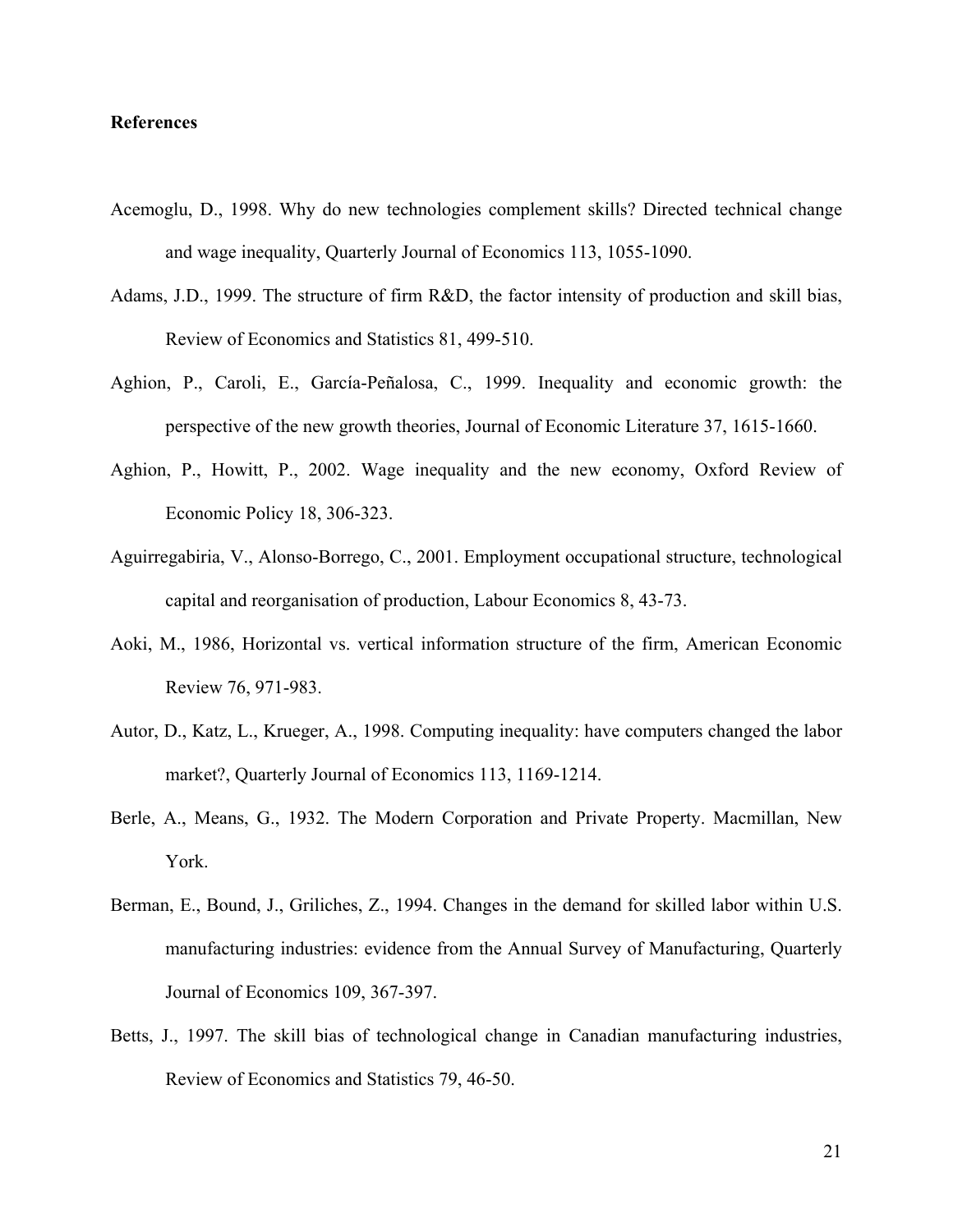- Black, S.E., Lynch, L.M., 2001. How to compete: the impact of workplace practices and information technology on productivity, Review of Economics and Statistics 83, 434-445.
- Bolton, P., Dewatripont, M., 1994. The firm as a communication network, Quarterly Journal of Economics 109, 809-839.
- Bresnahan, T.F., 1999. Computerisation and wage dispersion: an analytical reinterpretation, Economic Journal 109, 390-415.
- Bresnahan, T.F., Brynjolfsson, E., Hitt, L.M., 2002. Information technology, workplace organization and the demand for skilled labor: firm-level evidence, Quarterly Journal of Economics 117, 339-376.
- Bresnahan, T.F., Trajtenberg, M., 1995. General purpose technologies: "engine of growth"?, Journal of Econometrics 65, 83-108.
- Brynjolfsson, E., Mendelson, H., 1993. Information systems and the organization of modern enterprise, Journal of Organizational Computing 3, 245-255.
- Brynjolfsson, E., Hitt, L.M., 1998. Information technology and organizational design: evidence from micro data, mimeo. MIT Press, Cambridge (Mass.).
- Brynjolfsson, E., Hitt, L.M., 2000. Beyond computation: information technology, organizational transformation and business performance, Journal of Economic Perspectives 14, 23-48.
- Brynjolfsson, E., Renshaw, A., Alstyne, M.V., 1997. The matrix of change, Sloan Management Review 38, 22-40.
- Burkart, M., Panunzi, F., Shleifer, A., 2002. Family firms, NBER Working Paper Series 8776.
- Caroli, E., 2001. New technologies, organizational change and the skill bias: what do we know?, in: P.Petit and L.Soete (Eds.), Technology and the Future of European Employment, Elgar, Cheltenham, 259-292.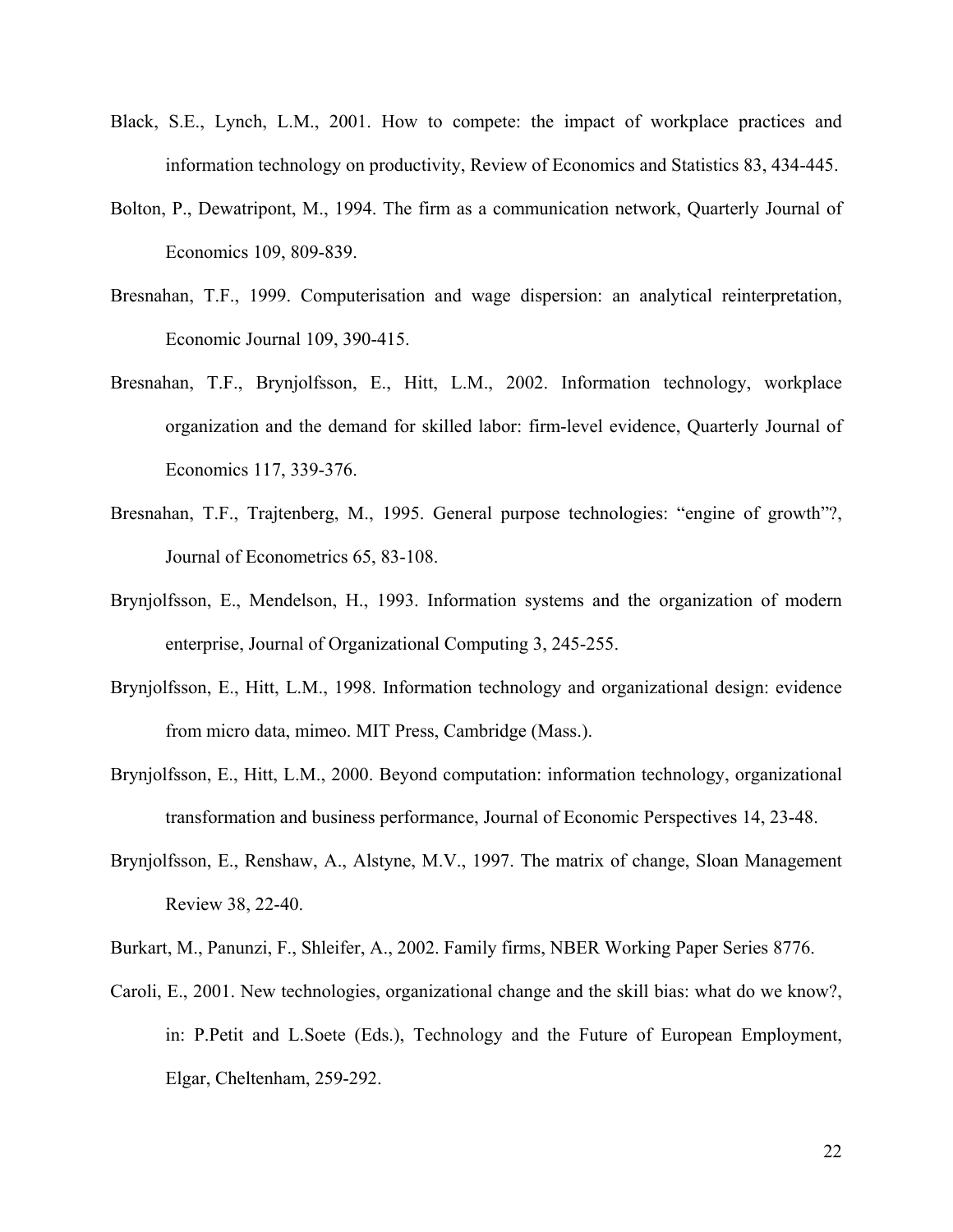- Caroli, E., Greenan, N., Guellec, G., 2001. Organizational change and skill accumulation, Industrial and Corporate Change 10, 479-504.
- Caroli, E., Van Reenen, J., 2001. Skill biased organizational change? Evidence from a panel of British and French establishments, Quarterly Journal of Economics 116, 1449-1492.

Chandler, A., 1962. Strategy and Structure. MIT Press, Cambridge (Mass.).

- Christensen, L.R., Jorgenson, D.W., Lau, L.J., 1971. Conjugate duality and the transcendental logarithmic production function, Econometrica 39, 255-256.
- Christensen, L.R., Jorgenson, D.W., Lau, L.J., 1973. Transcendental logarithmic production frontiers, Review of Economics and Statistics 55, 28-45.
- Colombo, M., Delmastro, M., 2002. The determinants of organizational change and structural inertia: technological and organizational factors, Journal of Economics & Management Strategy, 11, 595-635.
- Doms, M., Dunne, T., Troske, K., 1997. Workers, wages and technology, Quarterly Journal of Economics 112, 253-290.
- Dosi, G., 1988. Sources, procedures and microeconomic effects of innovation, Journal of Economic Literature 26, 1120-1171.
- Dunne, M., Haltiwanger, J., Troske, K., 1996. Technology and jobs: secular changes and cyclical dynamics, NBER Working Paper Series 5656.
- Evangelista, R., 2000. Innovation and employment in services: results from the Italian Innovation Survey, in: M.Vivarelli and M.Pianta (Eds.), The Employment Impact of Innovation: Evidence and Policy. Routledge, London, 121-148.
- Falk, M., 1999. Technological innovations and the expected demand for skilled labour at the firm level, ZEW Discussion Paper 99-59.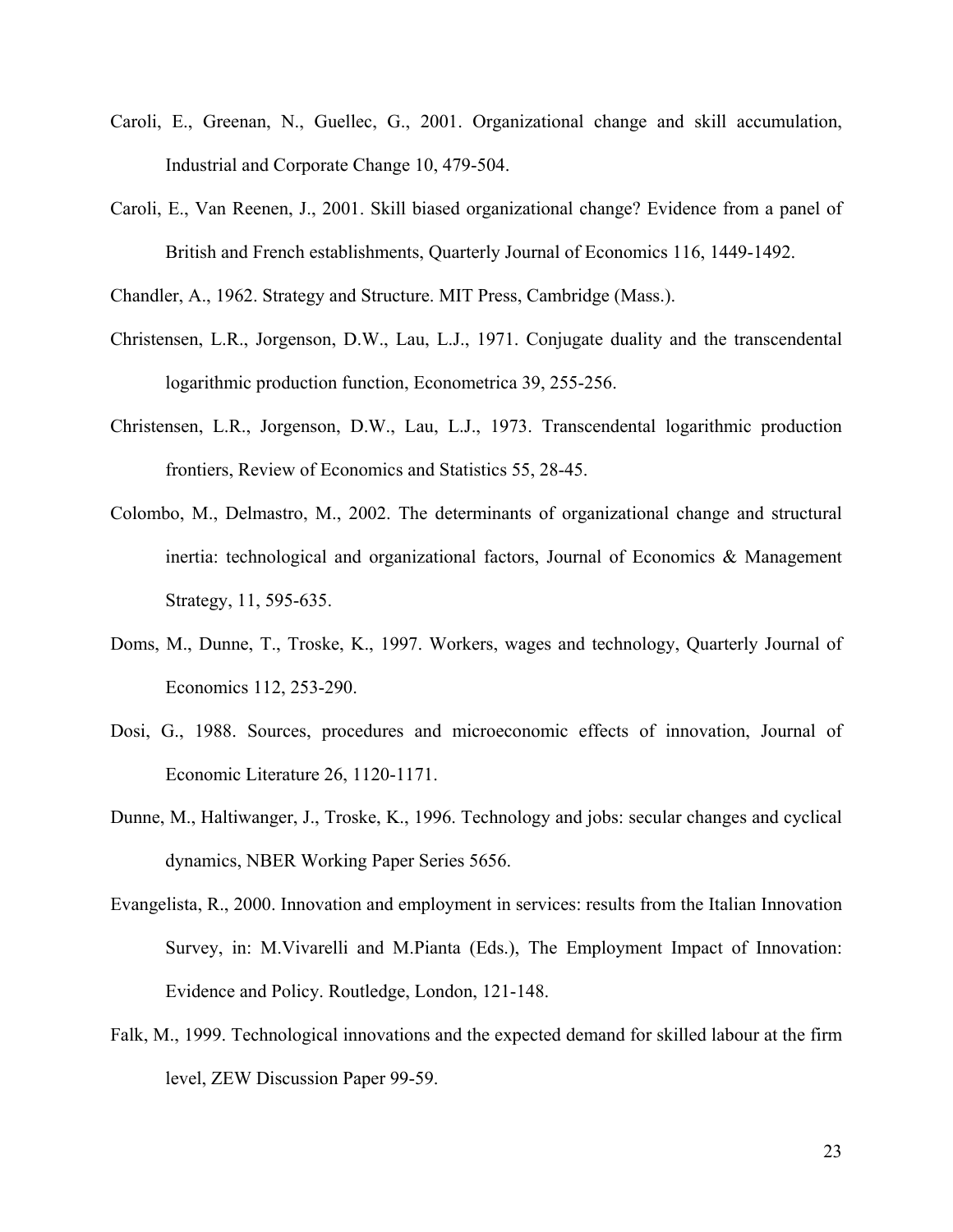- Falk, M., Koebel, B.M., 2003. The impact of office machinery and computer capital on the demand for heterogeneous labour, IZA Discussion Paper 873.
- Freeman, C., Louçã, F., 2001. As Time Goes by: From the Industrial Revolutions to the Information Revolution. Oxford University Press, Oxford.
- Freeman, C., Soete, L., 1994. Work for All or Mass Unemployment? Computerised Technical Change into the Twenty-first Century. Pinter, London and New York.
- Fuà, G., 1988. Small-scale industry in rural areas: the Italian experience, in: K.J.Arrow (Ed.), The Balance between Industry and Agriculture in Economic Development. Macmillan for the International Economic Association, London, 259-279.
- Gera, S., Gu, W., Lin, Z., 1999. Technology and the demand for skills: an industry level analysis, Working Paper 28, Industry Canada Research Publications Program.
- Gibson, J., 2002. Have computers changed the New Zealand wage structure? Evidence from data on training, paper presented at the  $10<sup>th</sup>$  Labour, Employment and Work Conference, Victoria University of Wellington, 21-22 November.
- Goldin, C., Katz, L., 1998. The origins of technology-skill complementarity, Quarterly Journal of Economics 113, 693-732.
- Goux, D., Maurin, E., 2000. The Decline in demand for unskilled labor: an empirical analysis and its application to France, The Review of Economics and Statistics 82, 596-607.
- Greenan, N., 1996a. Innovation technologique, changements organisationnels et evolution des compétences, Economie et Statistique 298, 15-34.
- Greenan, N., 1996b. Progrès technique et changements organisationnels: leur impact sur l'emploi et les qualifications, Economie et Statistique 298, 35-44.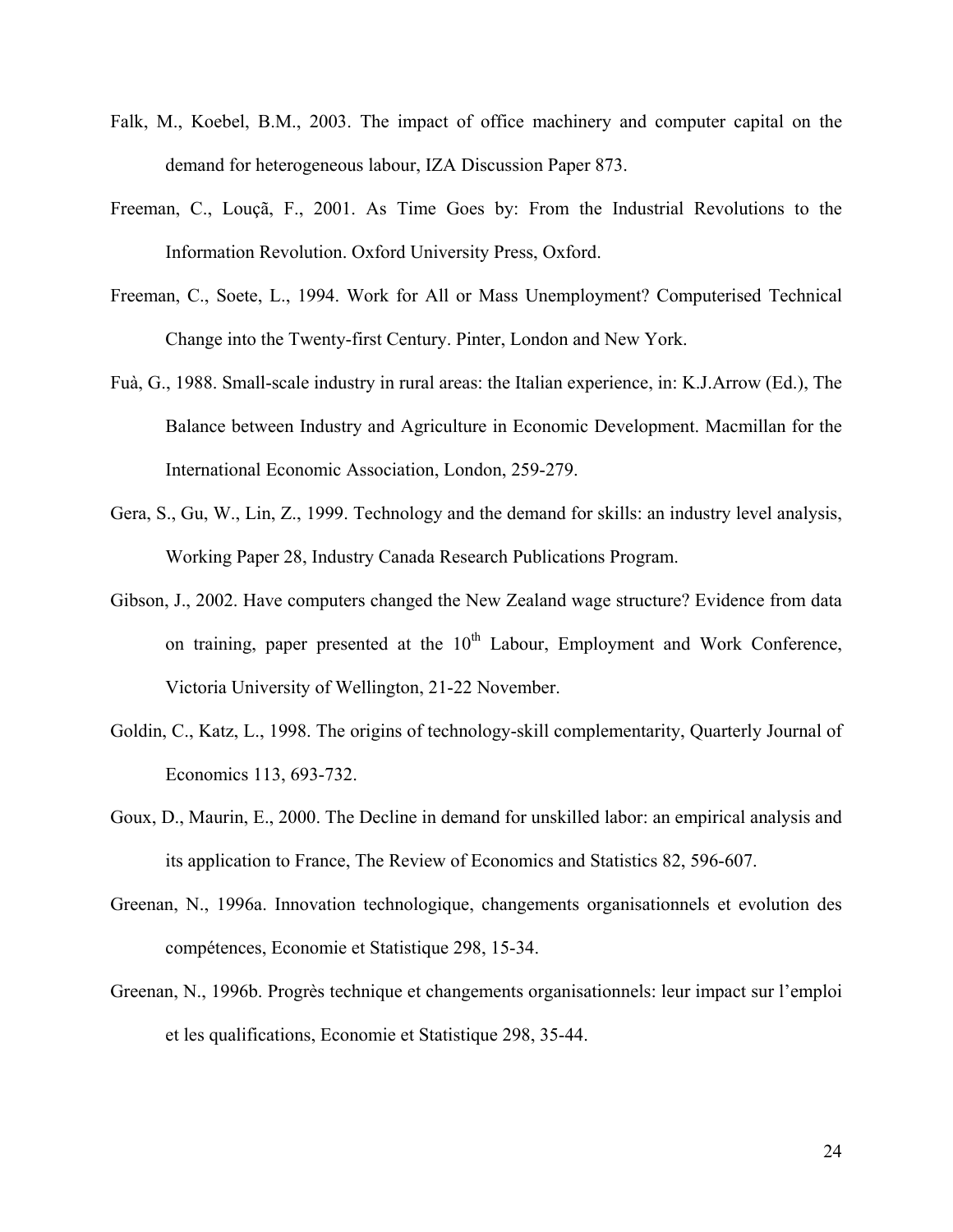- Greenan, N., 2003. Organisational change, technology, employment and skills: an empirical study of French manufacturing, Cambridge Journal of Economics 27, 287-316.
- Greenan, N., Guellec, D., 1994. Coordination within the firm and endogenous growth, Industrial and Corporate Change 3, 173-197.
- Greenan, N., Guellec, D., 1998. Firm organization, technology and performance: an empirical study, Economics of Innovation and New Technology 6, 313-347.
- Greenan, N., Mairesse, J., 1999. Organizational change in French manufacturing: what do we learn from firm representatives and from their employees?, NBER Working Paper 7285.
- Greiner, A., Rubart, J., Semmler, W., 2001. Economic growth, skill-biased technical change and wage inequality: a model and estimation for the US and Europe, mimeo, University of Bielefeld, Department of Economics.
- Haskel, J.E., Heden, Y., 1999. Computers and the demand for skilled labour: industry and establishment-level evidence for the UK, Economic Journal 109, C68-C79.
- Haskel, J.E., Slaughter, M.J., 2002. Does the sector bias of skill-biased technical change explain changing skill premia?, European Economic Review 46, 1757-1783.
- Hitt, L., Brynjolfsson, E., 1997. Information technology and internal firm organization: an exploratory analysis, Journal of Management Information Systems 14, 81-101.
- Hitt, L., Brynjolfsson, E., 2002. Information technology, organizational transformation, and business performance, in: N.Greenan, Y.L'Horty and J.Mairesse (Eds.), Productivity, Inequality, and the Digital Economy: A Transatlantic Perspective. MIT Press, Cambridge (Mass.), 55-91.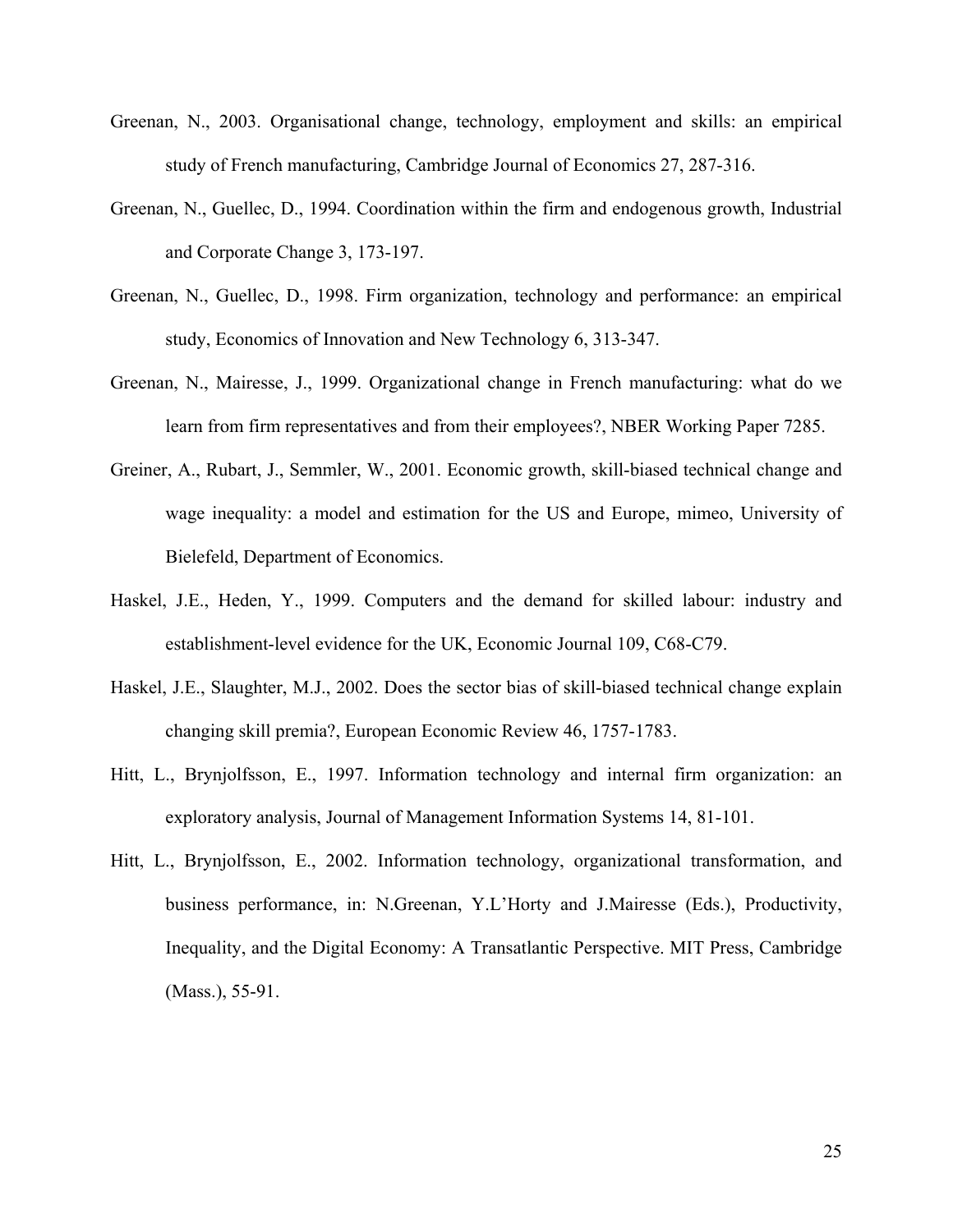- Ichniowski, C., Shaw, K., 2003. Beyond incentive pay: insiders' estimates of the value of complementary Human Resources Management Practices, Journal of Economic Perspectives 17, 155-180.
- Ichniowski, C., Shaw, K., Prenushi, G., 1997. The effects of Human Resource Management practices on productivity: a study of steel finishing lines, American Economic Review 87, 291-313.
- Kaiser, U., 2000. New technologies and the demand for heterogeneous labor: firm-level evidence for the German business-related service sector, Economics of Innovation and New Technology 9, 465-486.
- Kleinknecht, A., 2000. Indicators of manufacturing and service innovation: their strengths and weaknesses, in: J.S.Metcalfe, and I.Miles (Eds.), Innovation Systems in the Service Economy: Measurement and Case Study Analysis. Kluwer, Boston, 169-186.
- Kmenta, J., 1967. On estimation of the CES production function, International Economic Review 8, 180-189.
- Krueger, A., 1993. How computers have changed the wage structure: evidence from micro data 1984-1989, Quarterly Journal of Economics 108, 33-60.
- Krueger, D., Kumar, K.B., 2003a. Skill specific rather than general education: a reason for US-Europe growth differences?, NBER Working Paper 9408.
- Krueger, D., Kumar, K.B., 2003b. US-Europe differences in technology-driven growth: quantifying the role of education, NBER Working Paper 10001.
- Lindbeck, A., Snower, D., 1996. Reorganization of firms and labor-market inequality, America Economic Review, AEA Papers and Proceedings 86, 315-321.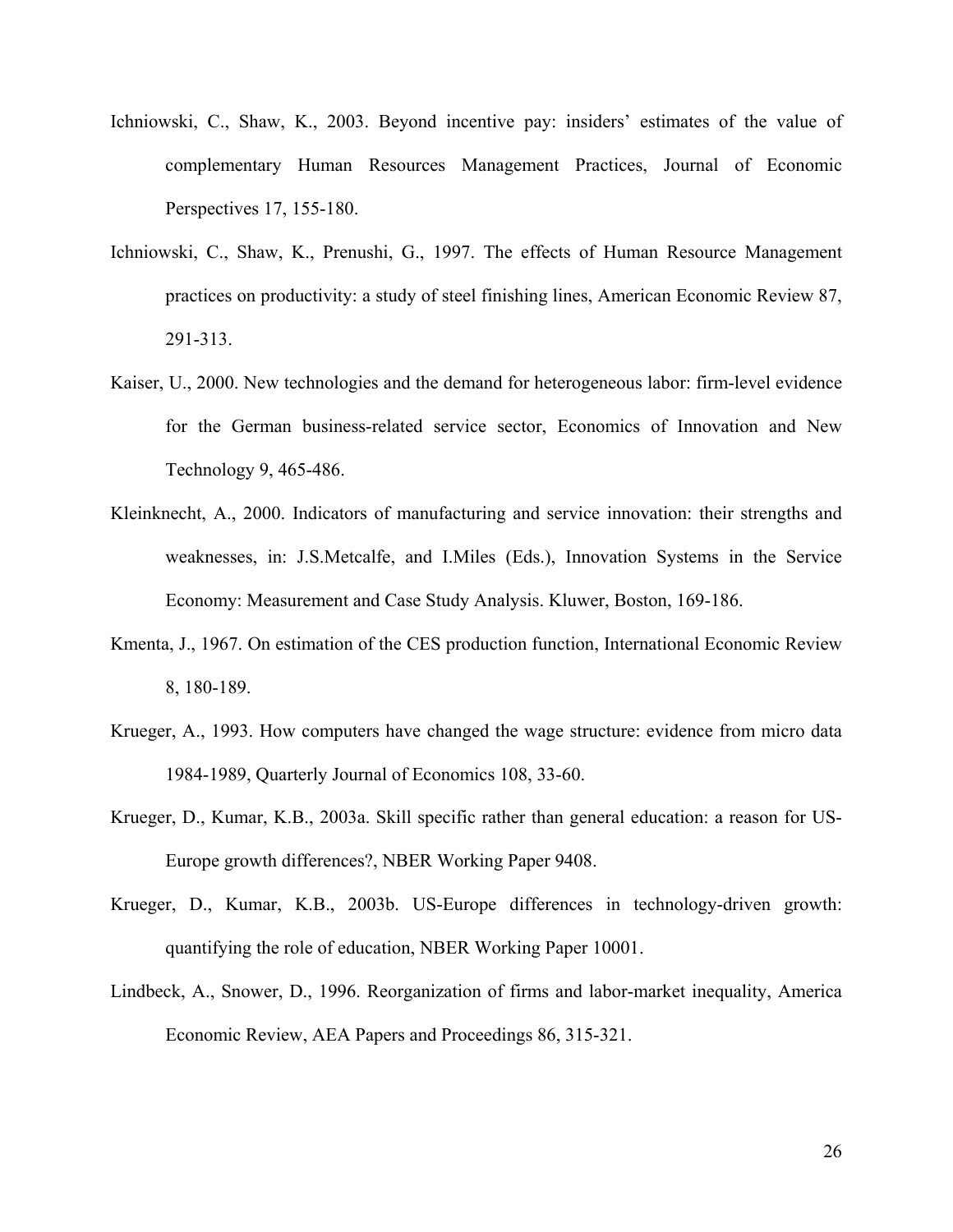- Lundvall, D.A. (Ed.), 1992. National System of Innovation. Towards a Theory of Innovation and Interactive Learning. Pinter, London.
- Lundvall, D.A., Johnson, B., 1994. The learning economy, Journal of Industry Studies 1, 23-42.
- Lundvall, D.A., Johnson, B., Andersen, E.S., Dalum, B., 2002. National systems of production, innovation and competence building, Research Policy 31, 213-231.
- Machin, S., 1996. Changes in the relative demand for skills in the UK labor market, in: A.,Booth and D.,Snower (Eds.) Acquiring Skills: Market Failures, Their Symptoms and Policy Responses. Cambridge University Press, Cambridge, 129-146.
- Machin, S., Ryan, A., Van Reenen, J., 1996. Technology and changes in skill structure: evidence from an international panel of industries, CEPR Discussion Paper 297.
- Machin, S., Van Reenen, J., 1998. Technology and changes in the skill structure: evidence from seven OECD countries, Quarterly Journal of Economics 113, 1215-1244.
- Mairesse, J., Greenan, N., Topiol-Bensaïd, A., 2001. Information technology and research and development impacts on productivity and skills: a comparison on French firm level data, NBER Working Paper 8075.
- Manasse, P., Stanca, L., Turrini, A., 2003. Wage premia and skill upgrading in Italy: why didn't the hound bark?, Labour Economics, forthcoming.
- Mason, G., 1996. Graduate utilisation in British industry: the initial impact of mass higher education, National Institute Economic Review 156, 93-103.
- Mason, G., Finegold, D., 1997. Productivity, machinery and skills in the United States and Western Europe, National Institute Economic Review 162, 85-98.
- Maurin, E., Thesmar, D., 2003. Changes in the functional structure of firms and the demand for skill, CEPR Discussion Paper 3831.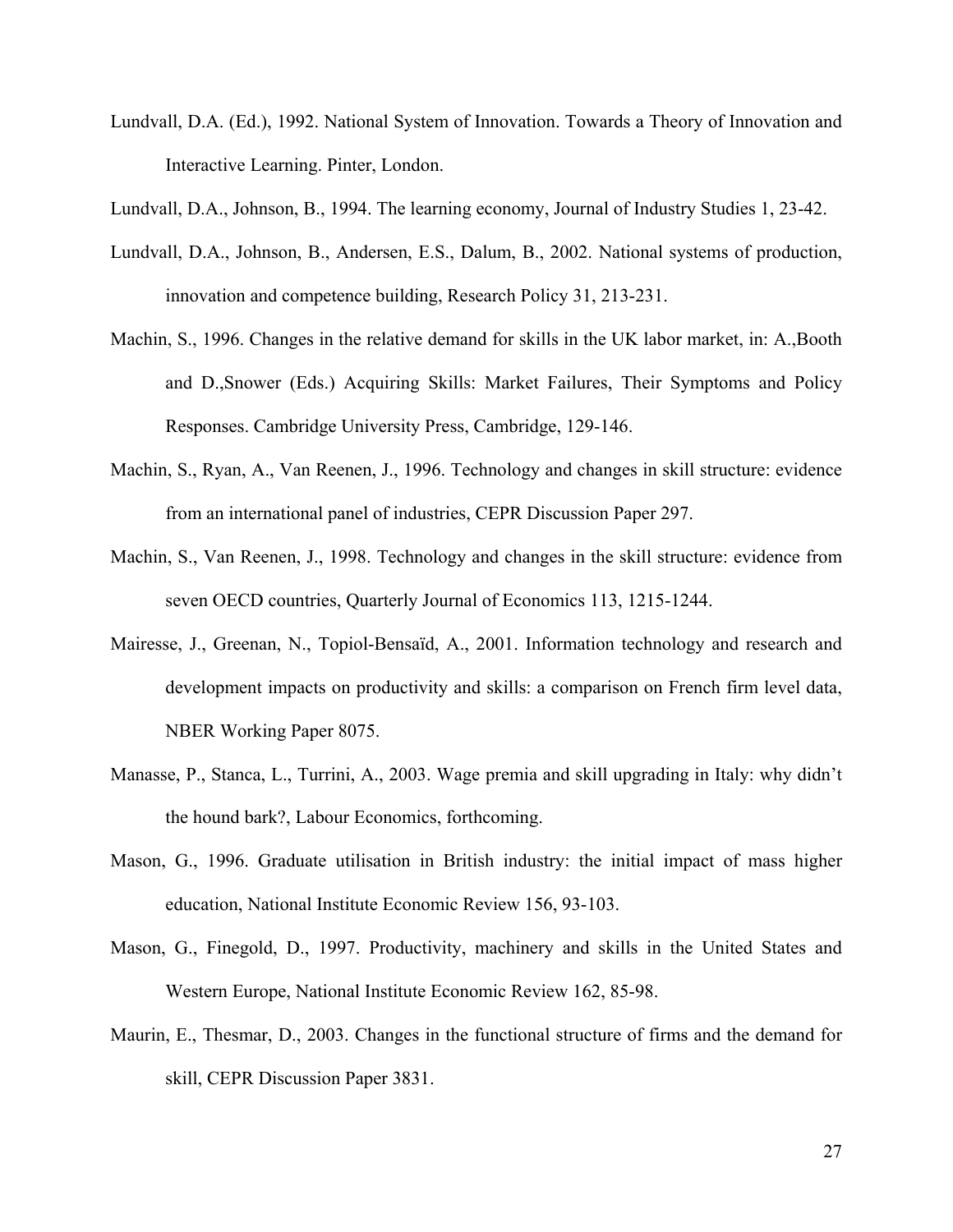- Michel, L., Bernstein, J., 1996. Technology and the wage structure: has technology impact accelerated since the 1970s?, Working Paper of the Economic Policy Institute.
- Milgrom, P., Roberts, J., 1990. The economics of modern manufacturing: technology, strategy, and organization, American Economic Review 80, 511-528.
- Milgrom, P., Roberts, J., 1995. Complementarities and firms: strategy, structure and organisational change in manufacturing, Journal of Accounting and Economics 19, 179- 208.
- Nelson, R.R., Phelps, E., 1966. Investments in humans, technological diffusion, and economic growth, American Economic Review 56, 69-75.
- Nelson, R., Winter, S.G., 1982. An Evolutionary Theory of Economic Change. Harvard University Press, Cambridge.
- Nickell, S., Bell, B., 1995. The collapse in demand for the unskilled and unemployment across the OECD, Oxford Review of Economic Policy 11, 40-62.
- OECD, 1996. The evolution of skills in OECD countries and the role of technology, STI Working Paper 1996/8.
- OECD, 1998. OECD data on skills: employment by industry and occupation, STI Working Paper 1998/4.
- OECD, 1999. Economic opening and the demand for skills in developing countries A review of theory and evidence, Technical Paper 149.
- Osterman, P., 1994. How common is workplace transformation and who adopts it?, Industrial and Labour Relations Review 47, 173-188.
- Pavitt, K., Robson, M., Townsend, J., 1989. Technological accumulation, diversification and organization in UK companies, 1945-83, Management Science 35, 81-99.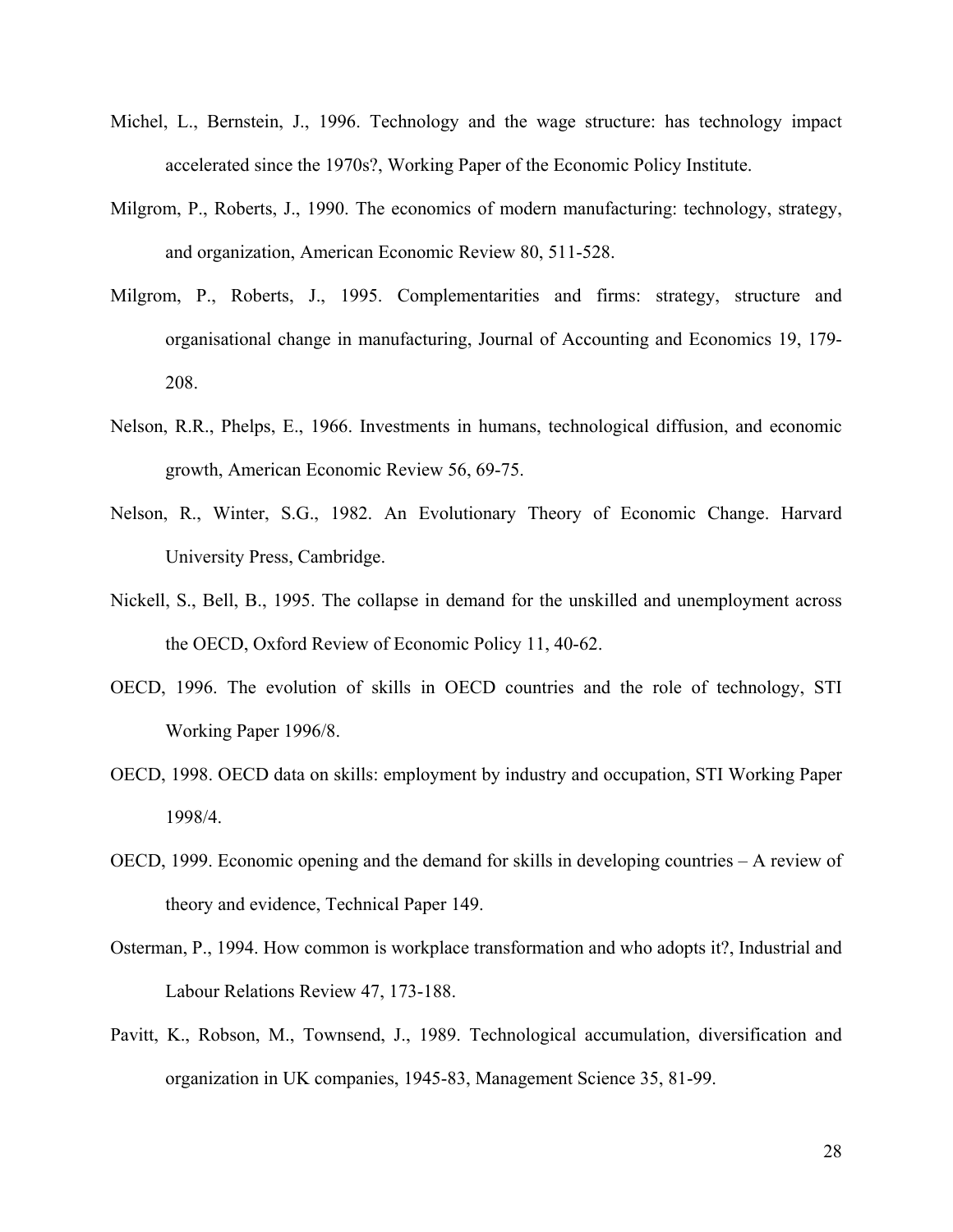- Petit, P., Soete, L., 2001. Technical change and employment growth in services: analytical and policy challenges, in P.Petit and L.Soete (Eds.), Technology and the Future of European Employment. Elgar, Cheltenham, 166-203.
- Pianta, M., 2003. Innovation and employment, in: I.Fagerberg, D.Mowery and R.R.Nelson (Eds.), Handbook of Innovation. Oxford University Press, Oxford, forthcoming.
- Piergiovanni, R., Santarelli, E., 1996. Analyzing literature-based innovation output indicators: the Italian experience, Research Policy 25, 689-711.
- Piergiovanni, R., Santarelli, E., Vivarelli, M., 1997. From which source do small firms derive their innovative inputs? Some evidence from Italian manufacturing, Review of Industrial Organization 12, 243-258.
- Piva, M., Vivarelli, M., 2002. Skill-bias: comparative evidence and econometric test, International Review of Applied Economics 16, 347-357.
- Piva, M., Vivarelli, M., 2004. The determinants of the skill bias in Italy: R&D, organisation or globalisation?, Economics of Innovation and New Technology 13, forthcoming.
- Radner, R., 1993. The organization of decentralized information processing, Econometrica 61, 1109-1146.
- Siegel, D.S., 1998. The impact of technological change on employment: evidence from a firmlevel survey of Long Island manufacturers, Economics of Innovation and New Technology 5, 227-246.
- Siegel, D.S., Waldman, D., Youngdahl, D.W., 1997. The adoption of advanced manufacturing technologies: Human Resource Management implications, IEEE Transactions on Engineering Management 44, 288-298.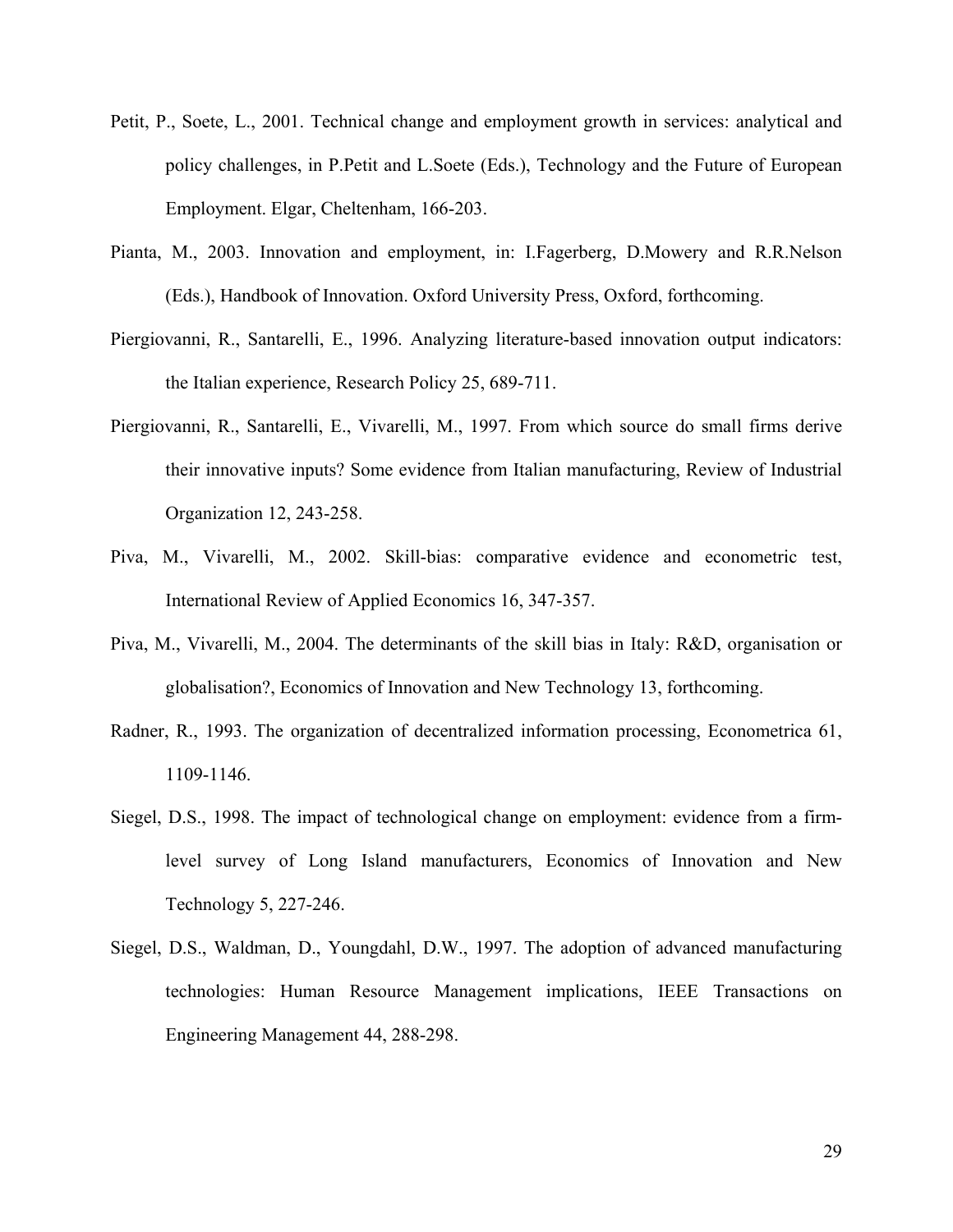- Slaughter, M., 2000. Production transfers within multinational enterprises and American wages, Journal of International Economics 50, 449-472.
- Steedman, H., Mason, G., Wagner, K., 1991. Intermediate skills in the workplace: deployment, standards and supply in Britain, France and Germany, National Institute Economic Review 136, 60-76.
- Thesmar, D., Thoenig, M., 2000. Creative destruction and firm organization choice: a new look into the growth inequality relationship, Quarterly Journal of Economics 115, 1201-1237.
- Von Tunzelmann, N., Anderson, E., 1998. Technology, trade and wage inequalities in the late nineteenth century, in: M.Berg and K.Bruland (Eds.), Technological Revolutions in Europe: Historical Perspectives. Elgar, Cheltenham, 241-272.
- Wood, A., 1994. North-South Trade, Employment, and Inequality: Changing Fortunes in a Skilldriven World. Clarendon Press: Oxford.
- Wood, A., 1995. How trade hurts unskilled workers, Journal of Economic Perspectives 9, 57-80.
- Zellner, A., 1962. An efficient method of estimating seemingly unrelated regression and tests for aggregation bias, Journal of the American Statistical Association 57, 348-368.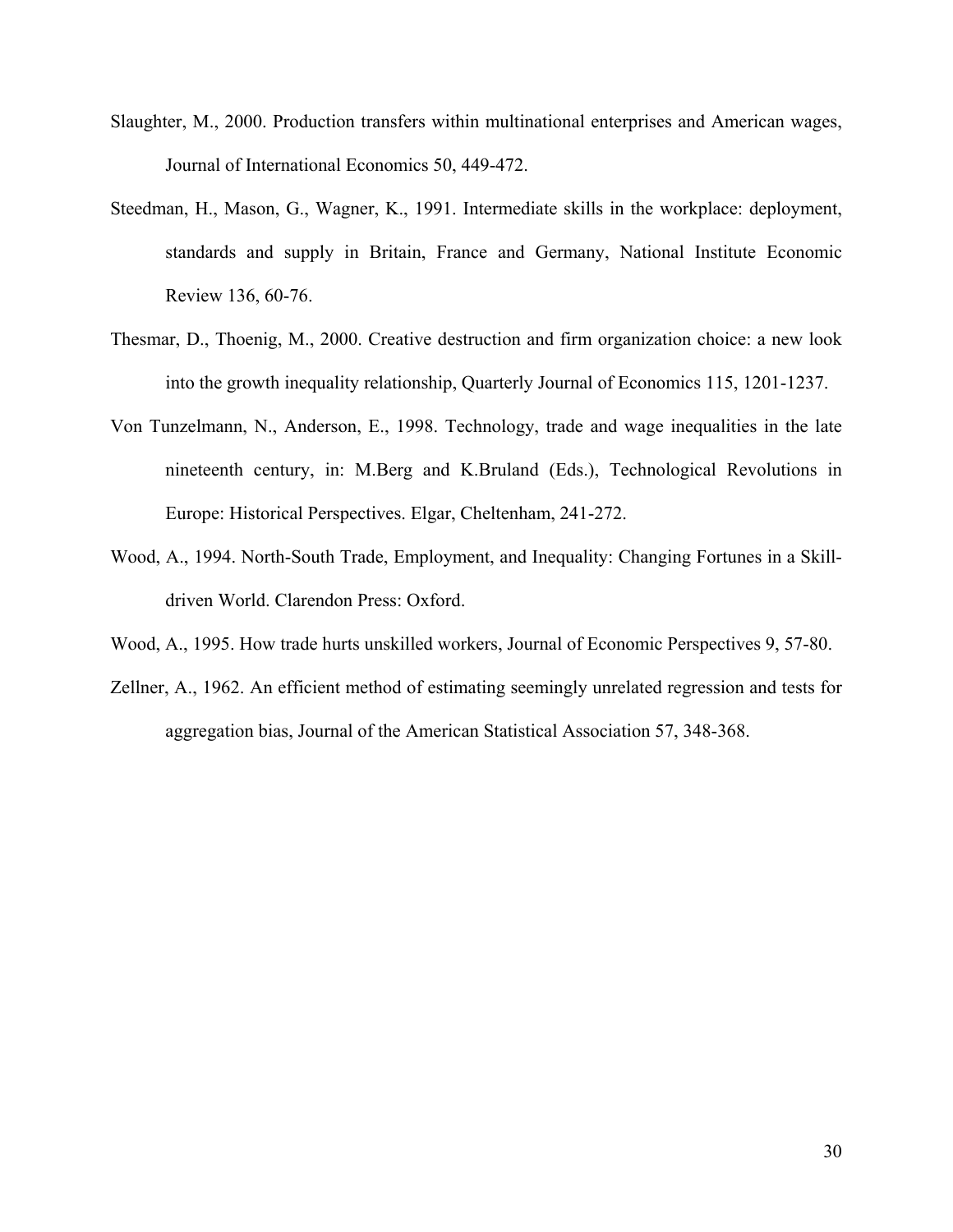**Figure 1. Shares (percentage values) of white-collar workers in manufacturing employment in the G-7 countries.** 



#### **Sources**

Canada: Based on Population Census, *Statistics Canada*; France: Based on Recensements de la Population, *INSEE*; Germany: Based on Employment Register, *IAB Germany*; Italy: Based on Sistema Informativo Excelsior, *Unioncamere*; Japan: Based on Labour Force Survey and Population Census (data include also the construction sector; 2003 data are relative to the month of June), *Statistics Bureau*; United Kingdom: Based on Labour Force Survey, *Office for National Statistics*; United States: Based on Population Census, *US Bureau of Labor Statistics*.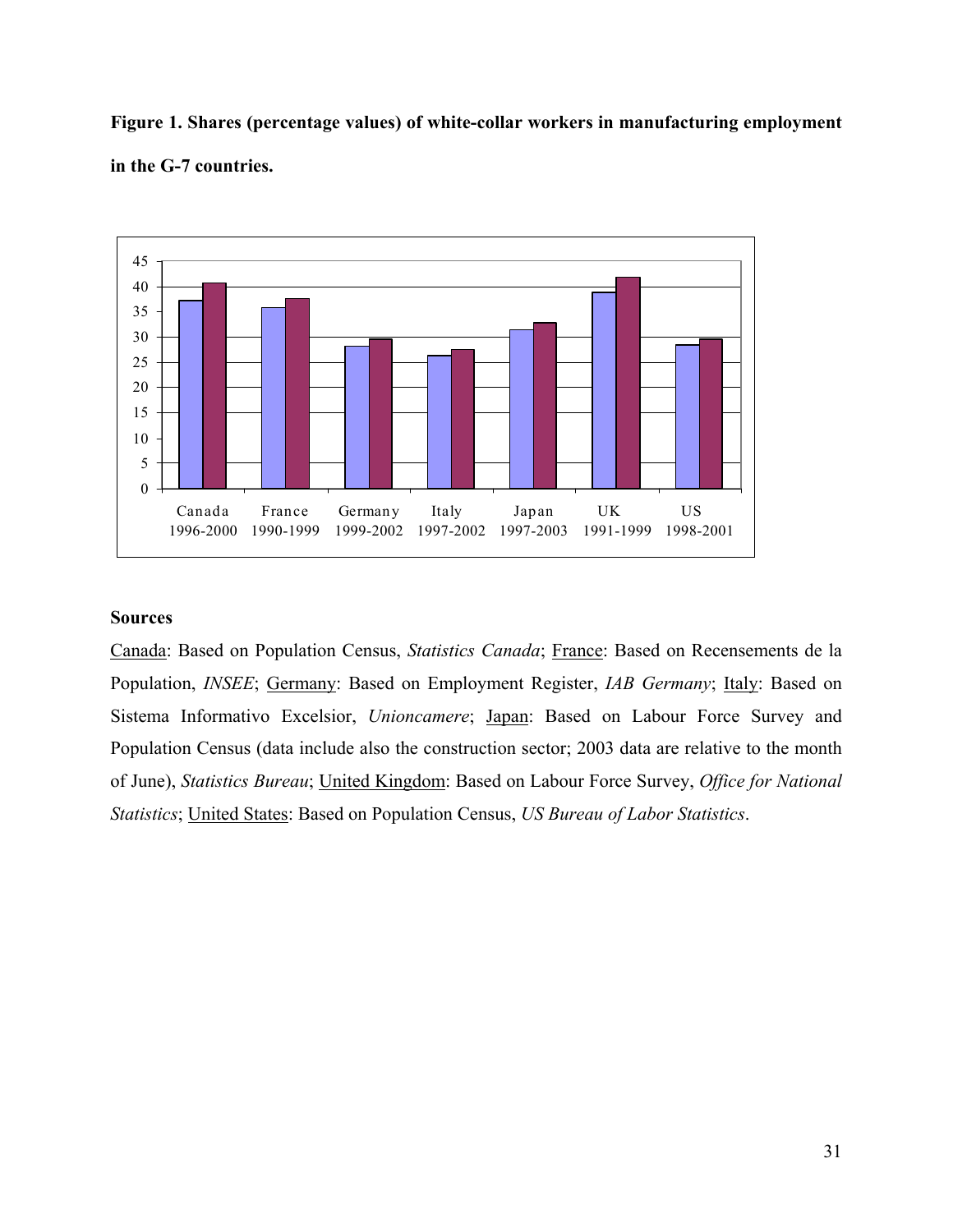|                | (1)        | (2)        | (3)        | (4)        | (5)        | (6)              |
|----------------|------------|------------|------------|------------|------------|------------------|
|                | dlWC       | dlBC       | dlWC       | dlBC       | dlWC       | dlBC             |
| Constant       | $-0.17***$ | $-0.14**$  | $0.15**$   | 0.02       | $0.16**$   | 0.003            |
|                | (2.72)     | (2.08)     | (2.01)     | (0.26)     | (2.14)     | (0.05)           |
| Sales          | $0.32***$  | $0.38***$  | $0.31***$  | $0.39***$  | $0.31***$  | $0.40***$        |
|                | (5.77)     | (6.33)     | (5.64)     | (6.53)     | (5.49)     | (6.60)           |
| Capital        | 0.04       | $0.09**$   | 0.04       | $0.10***$  | 0.04       | $0.10***$        |
|                | (1.15)     | (2.50)     | (1.06)     | (2.63)     | (1.09)     | (2.59)           |
| Wages          | $-0.60***$ | $-0.01$    | $-0.59***$ | $-0.01$    | $-0.59***$ | $-0.02$          |
|                | (6.99)     | (0.06)     | (6.95)     | (0.16)     | (6.91)     | (0.17)           |
| R&D            | 0.01       | $-0.02$    |            |            |            |                  |
|                | (0.28)     | (0.43)     |            |            |            |                  |
| <b>ORG</b>     |            |            | 0.06       | $-0.08$    |            |                  |
|                |            |            | (1.49)     | $(1.81)$ * |            |                  |
| ORG*R&D        |            |            |            |            | $0.08*$    | $-0.11**$        |
|                |            |            |            |            | (1.69)     | (2.00)           |
| Fixed effects: |            |            |            |            |            |                  |
| TB             | $5.56*$    | 1.20       | $5.87*$    | 1.11       | $5.76*$    | 1.17             |
| Size           | $25.45**$  | $14.73***$ | $26.12***$ | $12.47**$  |            | 26.93*** 12.86** |
|                |            |            |            |            |            |                  |
| $R^2$          | 0.23       | 0.19       | 0.24       | 0.19       | 0.24       | 0.19             |
| Observations   | 400        | 400        | 400        | 400        | 400        | 400              |
|                |            |            |            |            |            |                  |

**Table 1. SUR estimates of changes in the demand for WC and BC between 1997-91** 

#### **Notes:**

- t-statistics in brackets: \* significant at 10%; \*\* significant at 5%, \*\*\* significant at 1%.

- R&D and ORG refer to the three-year period 1989-91; WC, BC, sales, capital and wages are all expressed as a difference of the logarithm (1997-91).

- With reference to the fixed effects (TB = takeovers and breakups; Size = five firm size classes) the result of a Wald test is given, under the null hypothesis of zero value of the relevant dummies.

- All three models prove to be superior to OLS estimates, according to the relative Breusch-Pagan's tests:  $\chi^2(1) = 74.143***$ ,  $\chi^2(1) = 73.147***$ ,  $\chi^2(1) = 72.784***$ .